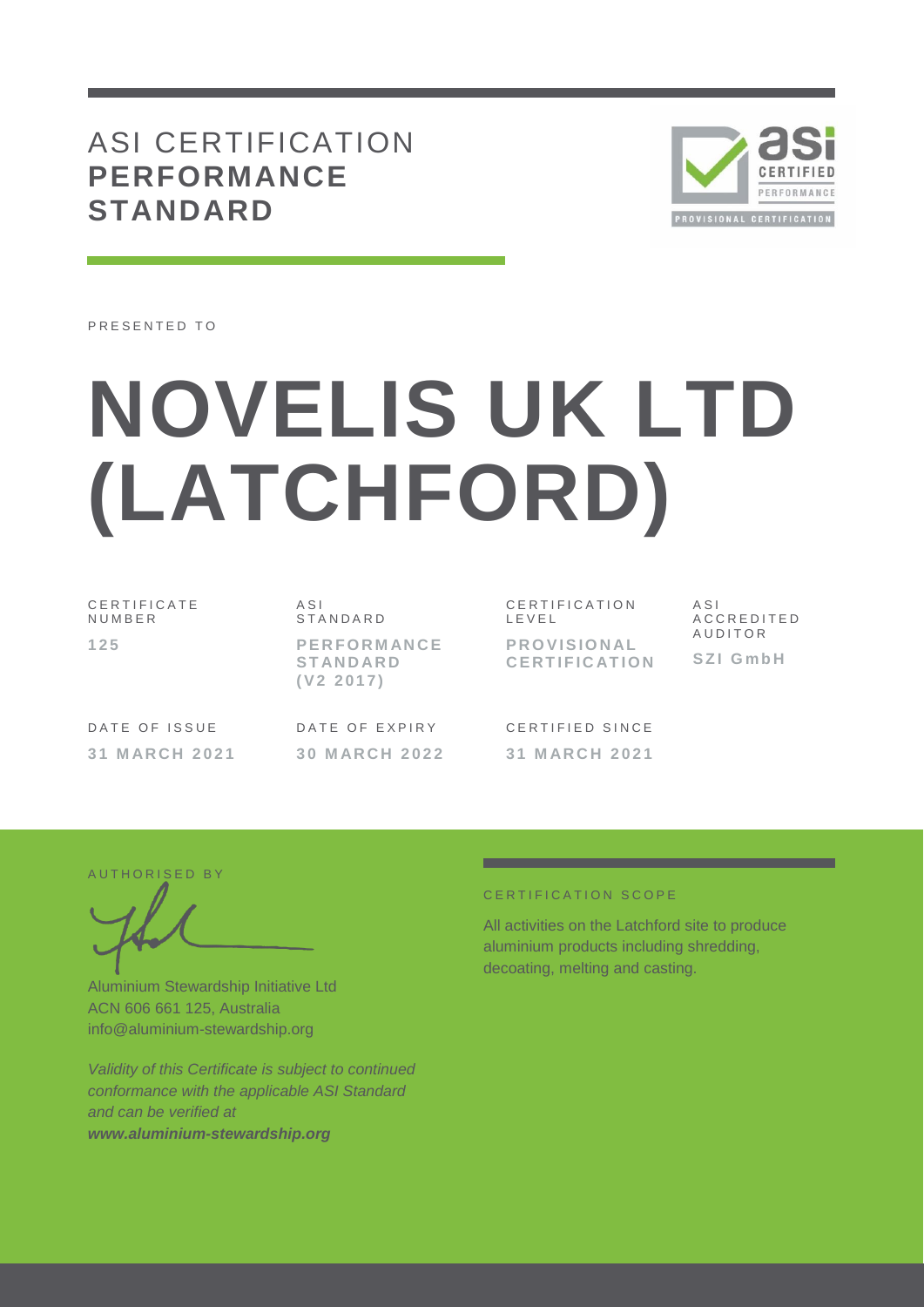# SUMMARY AUDIT REPORT **PERFORMANCE STANDARD**

### **OVERVIEW**

O U T C O M E

| MEMBER NAME                   | Novelis Inc.                                                                                                                                                                                                                                                                                                                                                     |
|-------------------------------|------------------------------------------------------------------------------------------------------------------------------------------------------------------------------------------------------------------------------------------------------------------------------------------------------------------------------------------------------------------|
| ENTITY NAME                   | Novelis UK Ltd (Latchford)                                                                                                                                                                                                                                                                                                                                       |
| CERTIFICATION<br><b>SCOPE</b> | All activities on the Latchford site to produce aluminium products including<br>shredding, decoating, melting and casting.                                                                                                                                                                                                                                       |
| SUPPLY CHAIN<br>ACTIVITIES    | Aluminium Re-melting/Refining<br>Casthouses                                                                                                                                                                                                                                                                                                                      |
| ASI STANDARD                  | <b>Performance Standard V2</b>                                                                                                                                                                                                                                                                                                                                   |
| AUDIT TYPE                    | <b>Certification Audit</b>                                                                                                                                                                                                                                                                                                                                       |
| AUDIT FIRM                    | SZI GmbH                                                                                                                                                                                                                                                                                                                                                         |
| AUDIT DATE                    | 18 January - 6 March 2021                                                                                                                                                                                                                                                                                                                                        |
| AUDIT REPORT<br>SUBMISSION    | 18 March 2021                                                                                                                                                                                                                                                                                                                                                    |
| AUDIT SCOPE                   | The audit scope includes all activities on the Latchford site to produce<br>aluminium products including shredding, decoating, melting and casting.                                                                                                                                                                                                              |
|                               | Supply chain activities included in the Audit Scope:                                                                                                                                                                                                                                                                                                             |
|                               | Aluminium Re-melting/Refining                                                                                                                                                                                                                                                                                                                                    |
|                               | Casthouses                                                                                                                                                                                                                                                                                                                                                       |
|                               | All relevant Criteria in the ASI Performance Standard were included in the<br>Audit Scope.                                                                                                                                                                                                                                                                       |
|                               | At the time of the Audit (January – March 2021), access to the site was not<br>possible, due to COVID-19 related travel restrictions. The Audit has been<br>undertaken as a 'desktop' exercise, in accordance with ASI Interim Policy<br>regarding Audits, Audit-Related Travel and Coronavirus (v4), and included a<br>remote review of relevant documentation. |
| AUDIT                         | <b>Provisional Certification</b>                                                                                                                                                                                                                                                                                                                                 |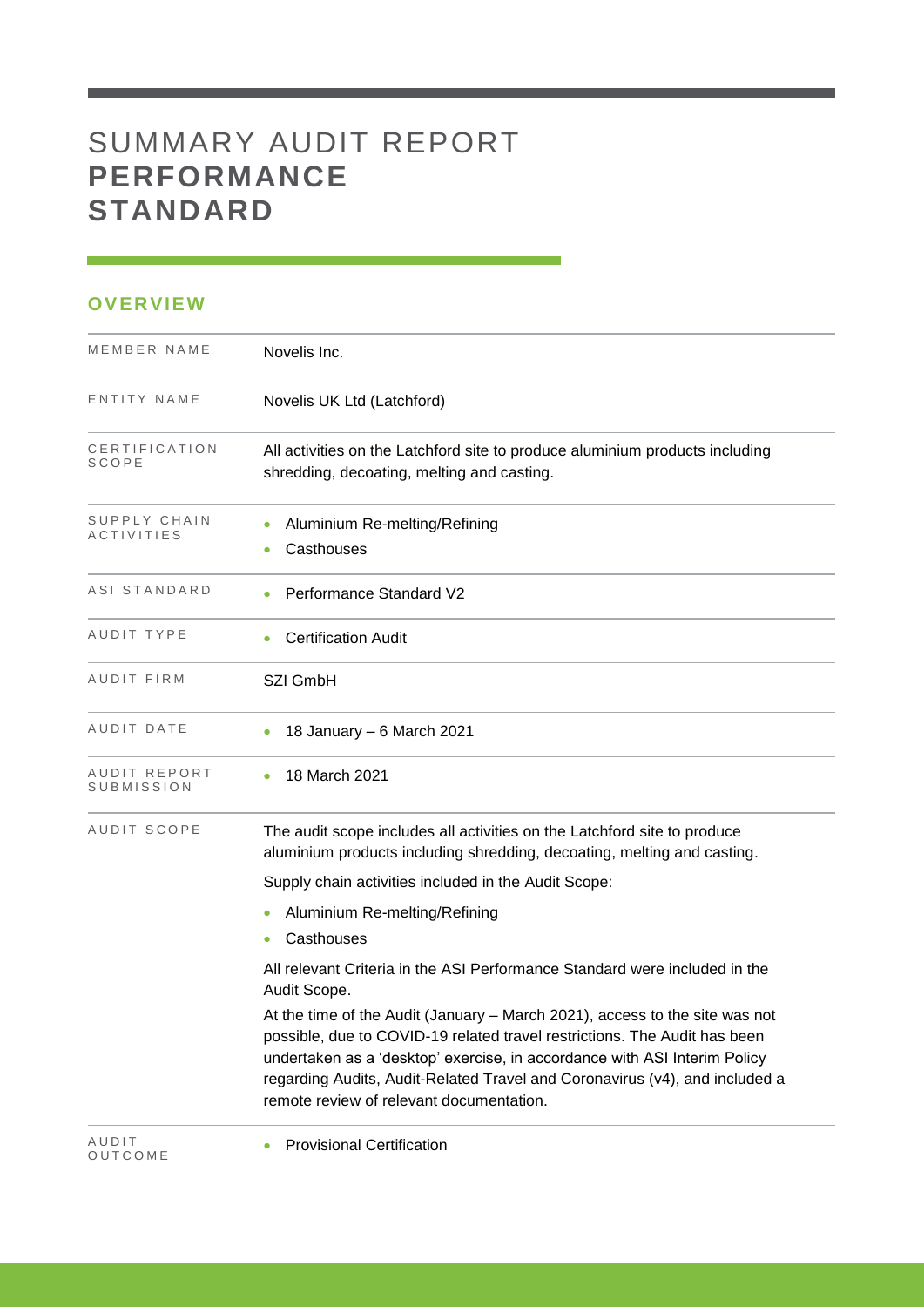| AUDIT<br>METHODOLOGY          | The Auditors confirm that:                                                                                                                                                                                                                                                                                                      |  |  |  |  |
|-------------------------------|---------------------------------------------------------------------------------------------------------------------------------------------------------------------------------------------------------------------------------------------------------------------------------------------------------------------------------|--|--|--|--|
| <b>DECLARATION</b>            | The information provided by the Entity is true and accurate to the best<br>M<br>knowledge of the Auditor(s) preparing this report.                                                                                                                                                                                              |  |  |  |  |
|                               | The findings are based on verified Objective Evidence relevant to the<br>M<br>time period for the Audit, traceable and unambiguous.<br>The Audit Scope and audit methodology are sufficient to establish<br>М<br>confidence that the findings are indicative of the performance of the<br>Entity's defined Certification Scope. |  |  |  |  |
|                               |                                                                                                                                                                                                                                                                                                                                 |  |  |  |  |
|                               | The Auditor(s) have acted in a manner deemed ethical, truthful, accurate<br>М<br>professional, independent and objective.                                                                                                                                                                                                       |  |  |  |  |
| CERTIFICATION<br>PERIOD       | 31 March 2021 - 30 March 2022                                                                                                                                                                                                                                                                                                   |  |  |  |  |
| NEXT AUDIT<br>TYPE            | Surveillance Audit                                                                                                                                                                                                                                                                                                              |  |  |  |  |
| NEXT AUDIT<br><b>DUE DATE</b> | 30 September 2021                                                                                                                                                                                                                                                                                                               |  |  |  |  |
| CERTIFICATE<br>NUMBER         | 125                                                                                                                                                                                                                                                                                                                             |  |  |  |  |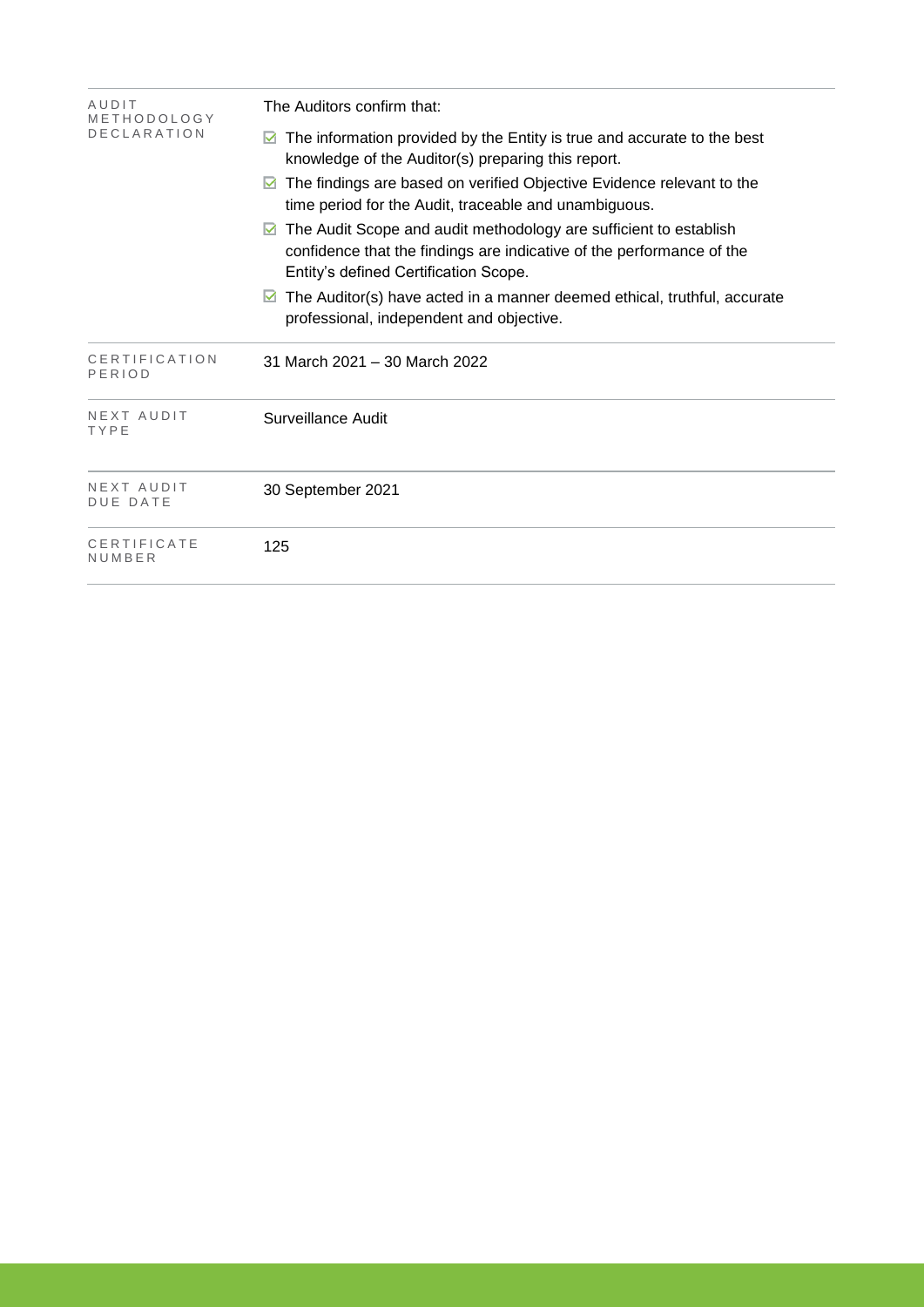## **SUMMARY OF FINDINGS**

| <b>CRITERION</b>                                                                 | <b>RATING</b>                    | COMMENT                                                                                                                                                                                                                                                                                                                                                                                                                                                                                                                                     |  |
|----------------------------------------------------------------------------------|----------------------------------|---------------------------------------------------------------------------------------------------------------------------------------------------------------------------------------------------------------------------------------------------------------------------------------------------------------------------------------------------------------------------------------------------------------------------------------------------------------------------------------------------------------------------------------------|--|
| PRINCIPLE 1 BUSINESS INTEGRITY                                                   |                                  |                                                                                                                                                                                                                                                                                                                                                                                                                                                                                                                                             |  |
| 1.1 Legal Compliance                                                             | <b>Minor Non-</b><br>Conformance | The Entity has developed and implemented<br>policies, systems, procedures and processes that<br>conform to ASI Performance Standard's legal<br>compliance requirements. There are systems in<br>place to maintain awareness of and ensure<br>compliance with applicable law. The Entity holds<br>ISO 14001 and OHSAS 18001 certifications from<br>an accredited certification body. Corporate supports<br>the site with legal counsel.<br>However, frequencies to regularly update the legal<br>compliance register are not determined yet. |  |
| 1.2 Anti-Corruption                                                              | Conformance                      | The Entity works against corruption in all its forms,<br>consistent with applicable law and prevailing<br>international standards. Among the instruments, a<br>Code of Conduct is issued and communicated<br>internally and externally. The Entity has provided<br>training to employees with regards to business<br>ethics. Corporate Headquarters operates a<br>whistleblowing hotline where potential breaches or<br>suspected corruption can be reported confidentially.                                                                |  |
| 1.3 Code of Conduct                                                              | Conformance                      | The Entity has implemented a Code of Conduct<br>including principles relevant to environmental,<br>social and governance performance. The Novelis<br>Group Code of Conduct can be accessed via:<br>https://www.novelis.com/wp-<br>content/uploads/2015/09/ENG_CodeofConduct06.p<br>df<br>The Supplier Code of Conduct is available via:<br>https://novelis.com/wp-<br>content/uploads/2020/04/Novelis-Supplier-Code-of-<br>Conduct.pdf                                                                                                      |  |
| PRINCIPLE 2 POLICY & MANAGEMENT                                                  |                                  |                                                                                                                                                                                                                                                                                                                                                                                                                                                                                                                                             |  |
| 2.1a Environmental, Social, and<br>Governance Policy (implement and<br>maintain) | Conformance                      | The Novelis Group Environment, Health, Quality,<br>Safety (EHQS) Policy is communicated both<br>internally and externally. Internal communication is<br>ensured through annual trainings and informational<br>announcements. The external communication is<br>given via Novelis webpage:<br>https://novelis.com/wp-<br>content/uploads/2020/12/EHS-Policy-<br>Guidelines_ENG.pdf                                                                                                                                                            |  |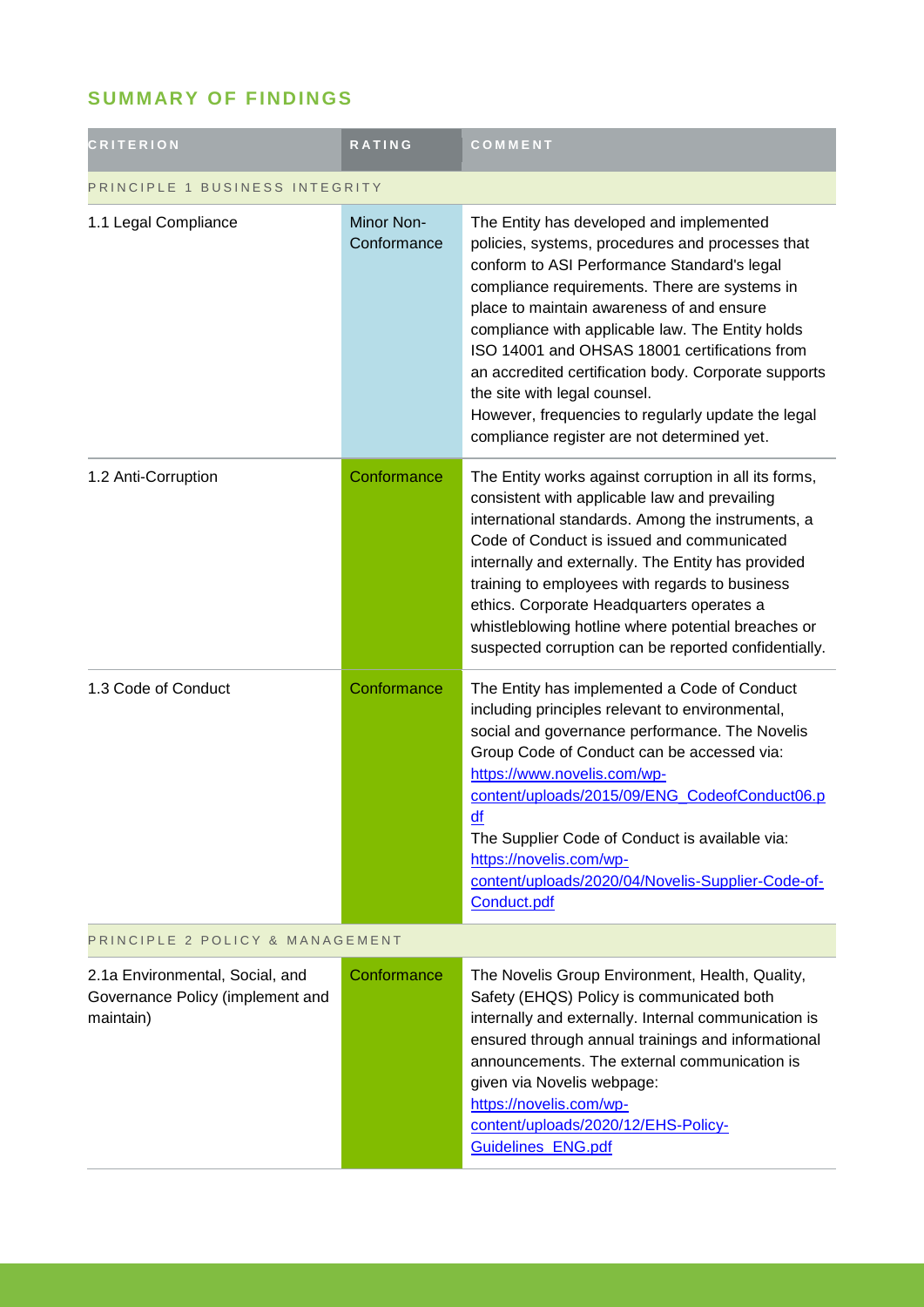| <b>CRITERION</b>                                                              | <b>RATING</b>             | COMMENT                                                                                                                                                                                                                                                                                                                                                                                                                                                    |
|-------------------------------------------------------------------------------|---------------------------|------------------------------------------------------------------------------------------------------------------------------------------------------------------------------------------------------------------------------------------------------------------------------------------------------------------------------------------------------------------------------------------------------------------------------------------------------------|
| 2.1b Environmental, Social, and<br>Governance Policy (senior<br>management)   | Conformance               | In accordance with the ASI Performance Standard<br>as well as their EHSQ Policy, the Entity has senior<br>management endorsement and support through<br>provision of resources and regularly review the<br>policies. The Entity obtained ISO 14001, ISO 9001<br>and BS OHSAS 18001:2007 certifications which<br>are consistent with their ASI Certification Scope.<br>https://novelis.com/wp-<br>content/uploads/2020/12/EHS-Policy-<br>Guidelines_ENG.pdf |
| 2.1c Environmental, Social, and<br>Governance Policy<br>(communication)       | Conformance               | The Novelis EHSQ Policy is continuously<br>communicated both internally and externally.<br>Internal communication is ensured through annual<br>trainings and informational announcements. A copy<br>of the latest EHS policy can be found via:<br>https://www.novelis.com/wp-<br>content/uploads/2020/12/EHS-Policy-<br>Guidelines_ENG.pdf                                                                                                                 |
| 2.2 Leadership                                                                | Minor Non-<br>Conformance | The Novelis CEO has corporate responsibility and<br>authority to ensure conformance with the<br>Performance Standard. However, no senior<br>management representative, having overall<br>responsibility and authority for ensuring<br>conformance with this ASI Performance Standard,<br>has been nominated on Entity level.                                                                                                                               |
| 2.3a Environmental and Social<br><b>Management Systems</b><br>(environmental) | Conformance               | The Entity has documented and implemented an<br>Environmental Management System according to<br>ISO 14001. The Management System is certified by<br>an accredited certification body.                                                                                                                                                                                                                                                                      |
| 2.3b Environmental and Social<br>Management Systems (social)                  | Minor Non-<br>Conformance | The Entity has documented an Environmental<br>Management System which has been certified<br>according to ISO 14001:2015. Furthermore the<br>Entity has implemented and fulfills the requirements<br>of a Social Management System (SA 8000).<br>However, the Entity did not yet schedule<br>surveillance frequencies for internal social audits or<br>integrate these social items into their internal audit<br>program.                                   |
| 2.4 Responsible Sourcing                                                      | Minor Non-<br>Conformance | The Entity's Supplier Code of Conduct is in<br>accordance with requirements of the ASI<br>Performance Standard. The Novelis Supplier Code<br>of Conduct can be found via:<br>https://www.novelis.com/wp-<br>content/uploads/2020/04/Novelis-Supplier-Code-of-<br>Conduct.pdf                                                                                                                                                                               |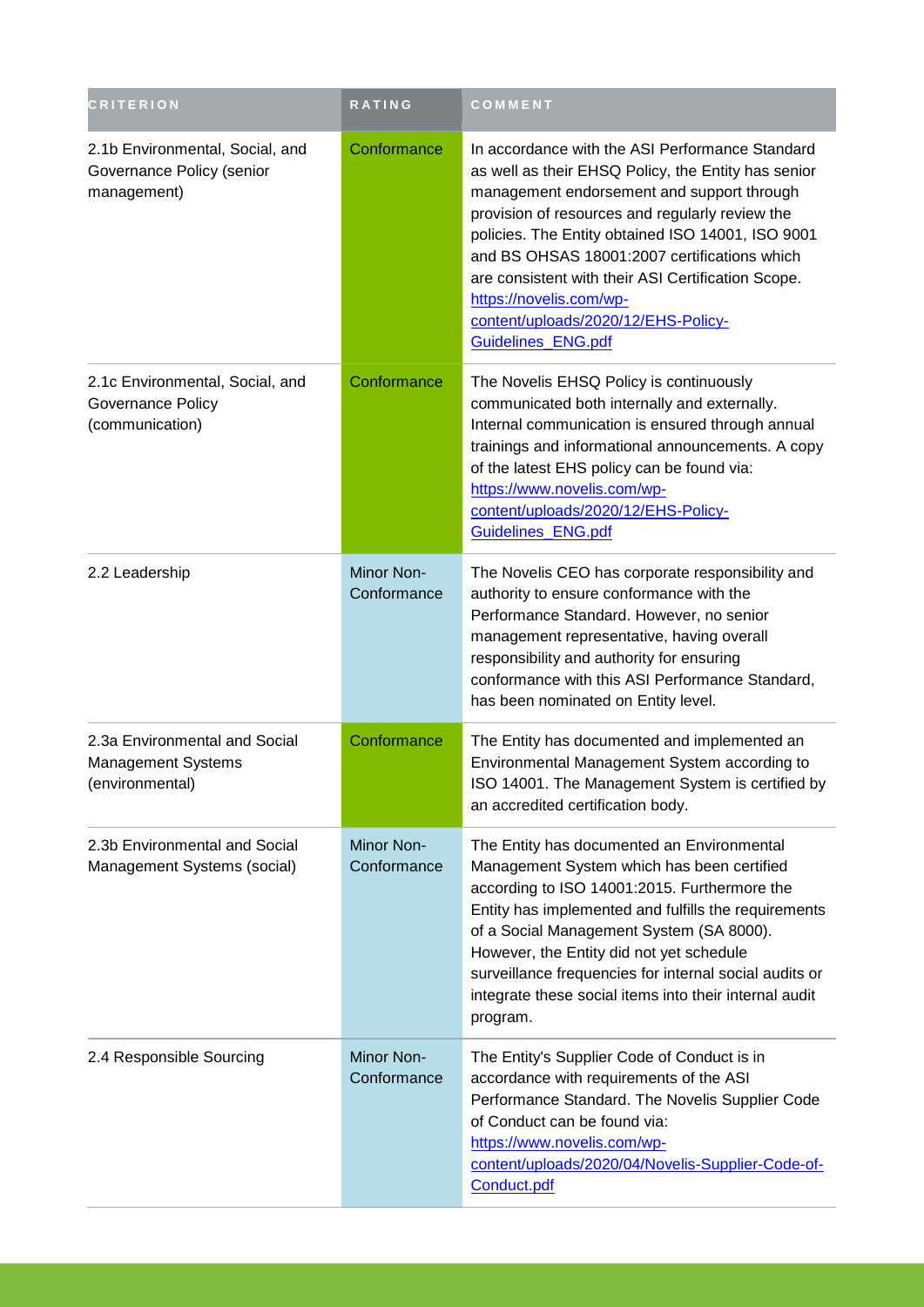| <b>CRITERION</b>                               | <b>RATING</b>             | COMMENT                                                                                                                                                                                                                                                                                                                                                                                                                                                                                                                                                                                                            |  |
|------------------------------------------------|---------------------------|--------------------------------------------------------------------------------------------------------------------------------------------------------------------------------------------------------------------------------------------------------------------------------------------------------------------------------------------------------------------------------------------------------------------------------------------------------------------------------------------------------------------------------------------------------------------------------------------------------------------|--|
|                                                |                           | However, the Entity has departed from its defined<br>process and shall approve and maintain suppliers<br>and service providers in accordance to its pre-<br>defined responsible sourcing aspects (supplier<br>screening).                                                                                                                                                                                                                                                                                                                                                                                          |  |
| 2.5 Impact Assessments                         | Conformance               | As part of the internal risk assessments, the<br>influencing factors such as environment, social,<br>human rights are recorded and evaluated in the<br>context of new projects and system changes.<br>No new bigger projects or major changes to<br>existing facilities took place since the Entity joined<br>ASI. The site is located in a highly regulated<br>country (UK), where relevant projects and changes<br>(linked to construction activities) must undergo a<br>thorough analysis and authorization process<br>(including Human Rights). The Entity has systems<br>in place to manage this effectively. |  |
| 2.6 Emergency Response Plan                    | Conformance               | The Entity has a well implemented and trained<br>Emergency Response Plan. External stakeholders<br>like community and authority are involved.<br>There are regular trainings with the local fire<br>fighters, the community and workers.                                                                                                                                                                                                                                                                                                                                                                           |  |
| 2.7 Mergers and Acquisitions                   | Conformance               | Acquisitions executed by Novelis Headquarters are<br>accompanied by a due diligence process and<br>supported by external specialists to reflect<br>environmental, social and governance issues.                                                                                                                                                                                                                                                                                                                                                                                                                    |  |
| 2.8 Closure, Decommissioning and<br>Divestment | Conformance               | The Entity systematically reviews environmental,<br>social and governance issues as part of the Entity's<br>planning process. Closure, decommissioning and<br>divestment are not managed on local level but by<br>Corporate Headquarters. There were no closure,<br>decommissioning and divestment plans for the<br>audited Entity since they joined ASI.                                                                                                                                                                                                                                                          |  |
| PRINCIPLE 3 TRANSPARENCY                       |                           |                                                                                                                                                                                                                                                                                                                                                                                                                                                                                                                                                                                                                    |  |
| 3.1 Sustainability Reporting                   | Minor Non-<br>Conformance | The Entity is part of the Novelis Group sustainability<br>reporting. The Group publicly disclosed its<br>governance approach and its material<br>environmental, social and economic impacts in the<br><b>Novelis Group Sustainability Report:</b><br>https://www.novelis.com/wp-<br>content/uploads/2020/04/Novelis-2018-<br>Sustainability-Report-Final-lowres.pdf<br>However, the Novelis Sustainability Report has not<br>been updated since 2018. The newly established<br>Purpose Report 2020 does not include the                                                                                            |  |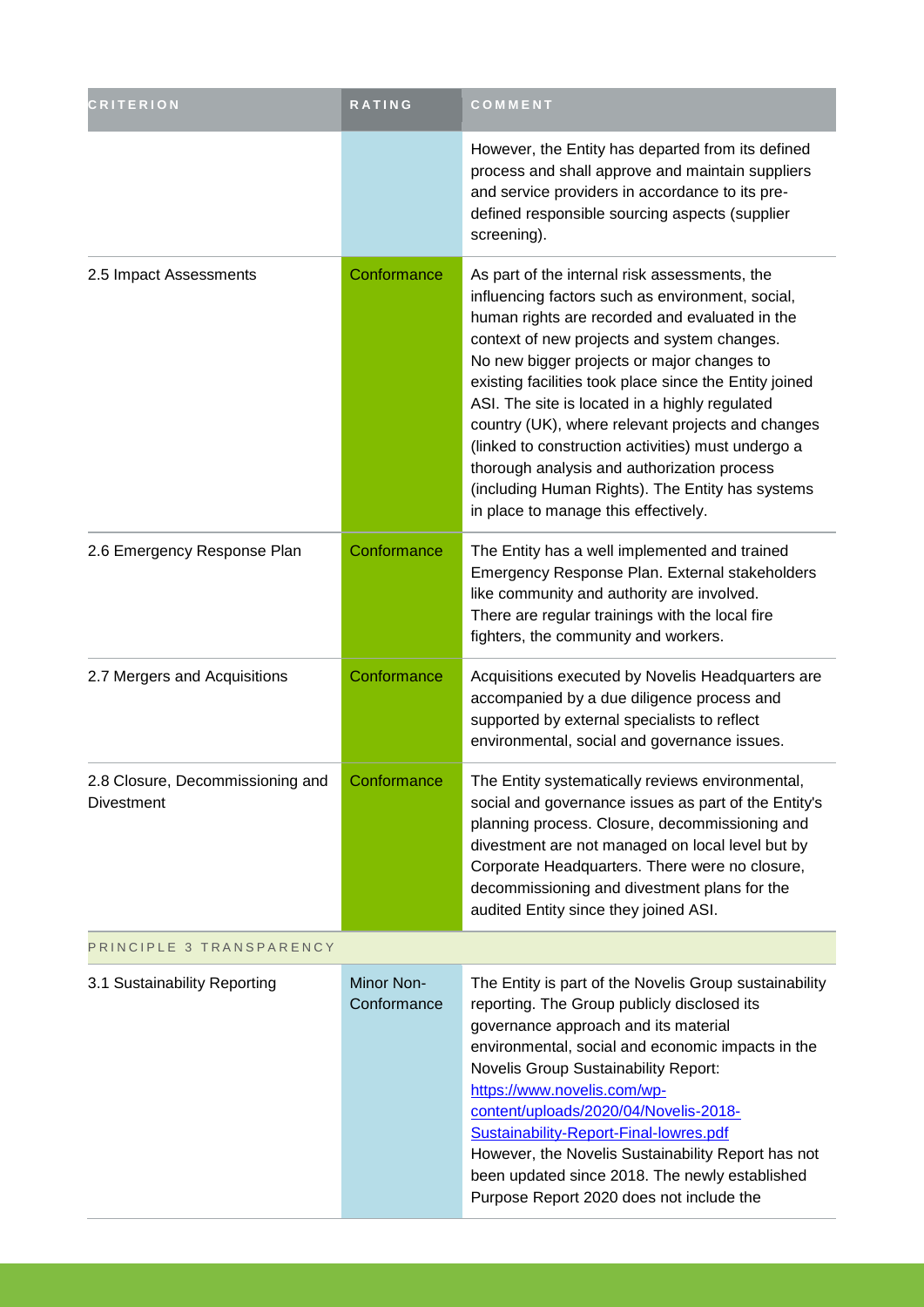| <b>CRITERION</b>                                                          | <b>RATING</b>  | COMMENT                                                                                                                                                                                                                                                                                                                                                                                                                                                                                                         |
|---------------------------------------------------------------------------|----------------|-----------------------------------------------------------------------------------------------------------------------------------------------------------------------------------------------------------------------------------------------------------------------------------------------------------------------------------------------------------------------------------------------------------------------------------------------------------------------------------------------------------------|
|                                                                           |                | necessary sustainability data as required by ASI<br>Performance Standard.                                                                                                                                                                                                                                                                                                                                                                                                                                       |
| 3.2 Non-compliance and liabilities                                        | Conformance    | Entity specific information on significant fines,<br>judgments, penalties and non-monetary sanctions<br>are published by UK government. Public access is<br>ensured via the UK Act 1974. The Public Register<br>of Prosecutions by the Health and Safety Executive<br>is found here:<br>https://www.hse.gov.uk/enforce/convictions.htm<br>The Public Register of Prosecutions by the<br>Environment Agency is found here:<br>https://environment.data.gov.uk/public-<br>register/view/search-enforcement-action |
| 3.3a Payments to governments<br>(legal and contractual)                   | Conformance    | The Entity complies with the strict local legislation<br>and has implemented policies and procedures to<br>conform to this requirement.<br>To prevent corruption, detailed behaviours are<br>described in the Novelis Code of Conduct. It is<br>precisely regulated, for example, which payments<br>are made to authorities.                                                                                                                                                                                    |
| 3.3b Payments to governments<br>(disclosure - bauxite mining)             | Not Applicable | This Criterion is not applicable to the Entity's<br>Certification Scope.                                                                                                                                                                                                                                                                                                                                                                                                                                        |
| 3.4 Stakeholder complaints,<br>grievances and requests for<br>information | Conformance    | The Entity is certified ISO 14001:2015 and BS<br>OHSAS 18001 and has implemented fair<br>complaints resolution mechanisms. A<br>whistleblowing hotline is in place.                                                                                                                                                                                                                                                                                                                                             |
| PRINCIPLE 4 MATERIAL STEWARDSHIP                                          |                |                                                                                                                                                                                                                                                                                                                                                                                                                                                                                                                 |
| 4.1a Environmental Life Cycle<br>Assessment (life cycle impacts)          | Conformance    | In cooperation with an external consultant, life cycle<br>evaluations were carried out. As a tool, the Sima<br>Pro software is used.<br>The requirements of ISO 14040 are fulfilled.                                                                                                                                                                                                                                                                                                                            |
| 4.1b Environmental Life Cycle<br>Assessment (cradle to gate)              | Conformance    | The Entity contributes life cycle inventory data to<br>regional initiatives e.g Aluminum Association and<br>European Aluminium Sustainable Development<br>Indicators (SDI):<br>https://www.european-<br>aluminium.eu/media/1998/2017-01-30-epd3-<br>anodised-sheet-novelis.pdf<br>Life Cycle Assessments will be delivered to<br>customers for their products by request (they are<br>including the cradle to gate process).                                                                                    |
| 4.1c Environmental Life Cycle<br>Assessment (public<br>communication)     | Conformance    | LCA's are available for the relevant products.<br>Relevant data can be accessed via the European<br>Aluminium SDI: https://www.european-                                                                                                                                                                                                                                                                                                                                                                        |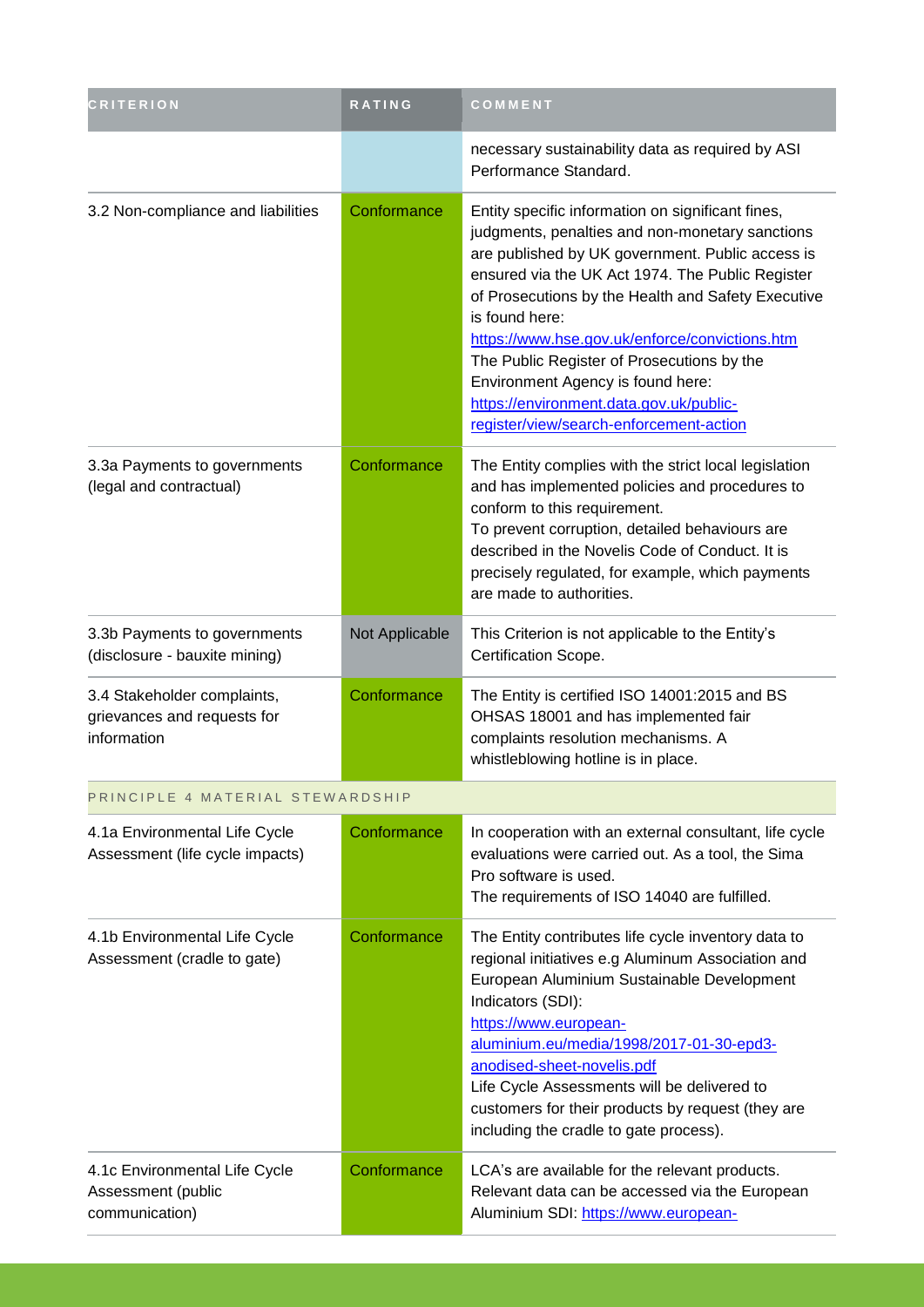| <b>CRITERION</b>                                                            | <b>RATING</b>             | COMMENT                                                                                                                                                                                                                                                                                                                                                                                                                                                                                                                          |
|-----------------------------------------------------------------------------|---------------------------|----------------------------------------------------------------------------------------------------------------------------------------------------------------------------------------------------------------------------------------------------------------------------------------------------------------------------------------------------------------------------------------------------------------------------------------------------------------------------------------------------------------------------------|
|                                                                             |                           | aluminium.eu/media/1998/2017-01-30-epd3-<br>anodised-sheet-novelis.pdf                                                                                                                                                                                                                                                                                                                                                                                                                                                           |
| 4.2 Product design                                                          | Not Applicable            | This Criterion is not applicable to the Entity's<br>Certification Scope.                                                                                                                                                                                                                                                                                                                                                                                                                                                         |
| 4.3a Aluminium Process Scrap<br>(targets)                                   | Conformance               | A working scrap management is implemented.<br>Aluminium process scrap should be reduced to a<br>minimum, if scrap is generated it will be 100%<br>recycled or reused.                                                                                                                                                                                                                                                                                                                                                            |
| 4.3b Aluminium Process Scrap<br>(alloy separation)                          | Conformance               | There is a closed-loop production. Aluminium alloys<br>and grades are recorded separately and recycled<br>according to type.                                                                                                                                                                                                                                                                                                                                                                                                     |
| 4.4a Collection and recycling of<br>products at end-of-life (strategy)      | Conformance               | An aluminium recycling strategy is in place. The set<br>goals are fulfilled and thus a continuous increase of<br>the recycling rate is aimed for. The recycling<br>strategy captures the product from the beginning to<br>end of life.                                                                                                                                                                                                                                                                                           |
| 4.4b Collection and recycling of<br>products at end-of-life<br>(engagement) | Conformance               | An aluminium recycling strategy is in place. The set<br>goals are fulfilled and thus a continuous increase of<br>the recycling rate is aimed for. Novelis is actively<br>engaged in European initiatives or groups that<br>support and improve national collection rates.                                                                                                                                                                                                                                                        |
| PRINCIPLE 5 GREENHOUSE GAS EMISSIONS                                        |                           |                                                                                                                                                                                                                                                                                                                                                                                                                                                                                                                                  |
| 5.1 Disclosure of GHG emissions<br>and energy use                           | Minor Non-<br>Conformance | The plant is part of the International Greenhouse<br>Gas Trade. EHS figures such as energy<br>consumption, emissions, waste numbers and water<br>consumption are visible in working areas<br>(shopfloor). However, the energy use by source on<br>an annual basis isn't publicly disclosed. In the<br>Novelis Purpose Report 2020 only consolidated key<br>figures on corporate basis have been published,<br>see page 31:<br>https://www.novelis.com/wp-<br>content/uploads/2020/11/2020-Purpose-Report-<br><b>ENG-Page.pdf</b> |
| 5.2 GHG emissions reductions                                                | Minor Non-<br>Conformance | Environmental activities to reduce energy<br>consumption and as such greenhouse gas (GHG)<br>emissions are undertaken. GHG emissions KPI's<br>and targets are provided in the Sustainability<br>Report<br>https://de.novelis.com/wp-<br>content/uploads/2020/04/Novelis-2018-<br>Sustainability-Report-Final-lowres.pdf<br>However, the Novelis Sustainability Report has not<br>been updated since 2018 and the newly                                                                                                           |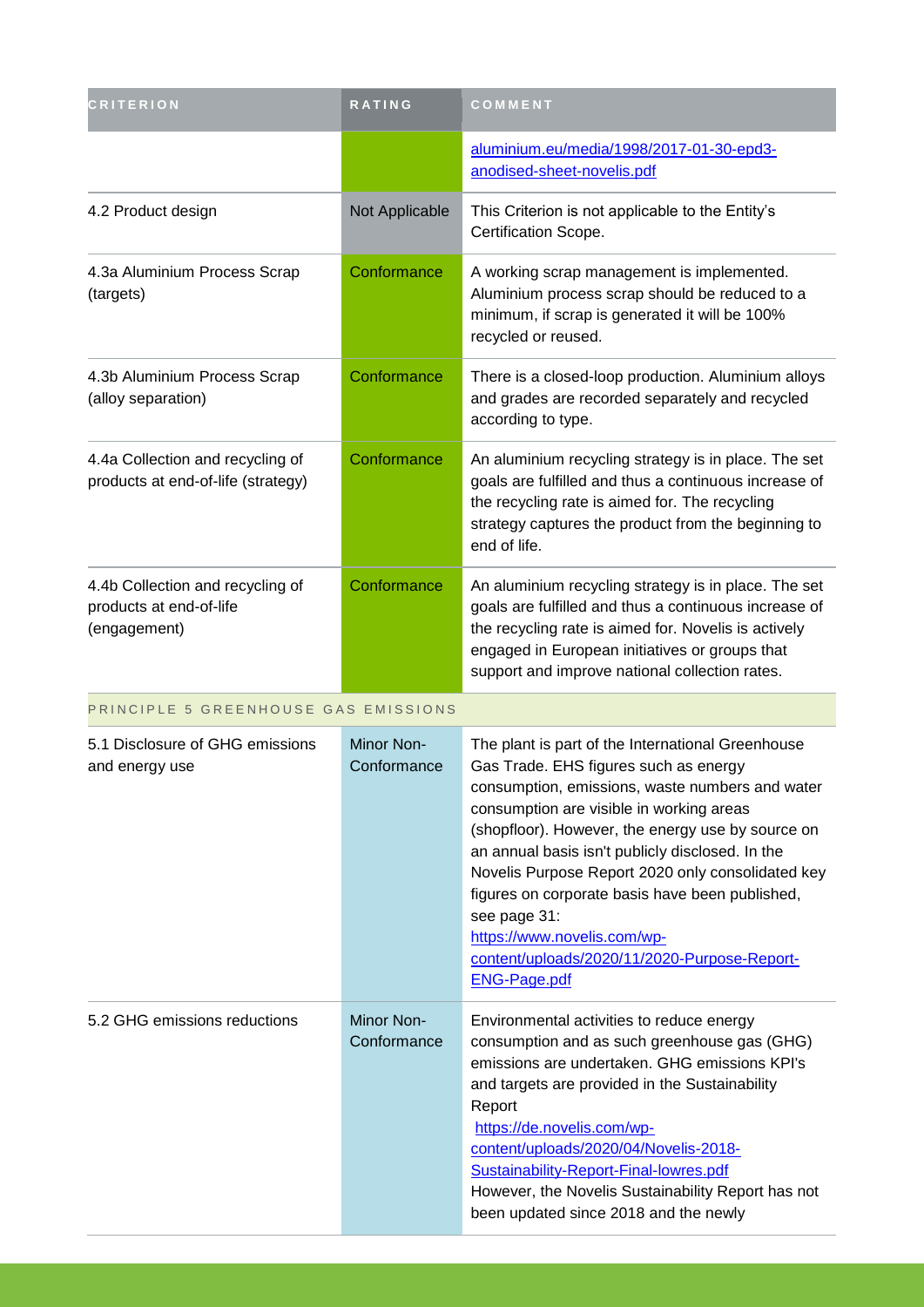| <b>CRITERION</b>                                                        | <b>RATING</b>     | COMMENT                                                                                                                                                                                                                                                                                                                                                                                                                                                                                                                                  |
|-------------------------------------------------------------------------|-------------------|------------------------------------------------------------------------------------------------------------------------------------------------------------------------------------------------------------------------------------------------------------------------------------------------------------------------------------------------------------------------------------------------------------------------------------------------------------------------------------------------------------------------------------------|
|                                                                         |                   | established Purpose Report 2020 does not include<br>the necessary data.                                                                                                                                                                                                                                                                                                                                                                                                                                                                  |
| 5.3a Aluminium Smelting<br>(management system)                          | Not Applicable    | This Criterion is not applicable to the Entity's<br>Certification Scope.                                                                                                                                                                                                                                                                                                                                                                                                                                                                 |
| 5.3b Aluminium Smelting (up to<br>and including 2020)                   | Not Applicable    | This Criterion is not applicable to the Entity's<br>Certification Scope.                                                                                                                                                                                                                                                                                                                                                                                                                                                                 |
| 5.3c Aluminium Smelting (after<br>2020)                                 | Not Applicable    | This Criterion is not applicable to the Entity's<br>Certification Scope.                                                                                                                                                                                                                                                                                                                                                                                                                                                                 |
| PRINCIPLE 6 EMISSIONS, EFFLUENTS AND WASTE                              |                   |                                                                                                                                                                                                                                                                                                                                                                                                                                                                                                                                          |
| 6.1 Emissions to Air                                                    | Conformance       | Emissions to the air are under tight control<br>according to local regulations and permits. The<br>emissions are monitored, controlled and reduced<br>constantly.                                                                                                                                                                                                                                                                                                                                                                        |
| 6.2 Discharges to Water                                                 | Conformance       | Contamination of waters have to be reported to the<br>authority in accordance with the Water Act 2014<br>and permits without delay. Regular routine water<br>checks are carried out.<br>Emissions to water that have adverse effects on<br>humans and the environment are under UK law and<br>in line with the operation permit of the Latchford<br>plant.<br>Emissions to water and the risk of emissions to soil<br>are subject to environmental goals published in the<br>report of the Emission Protection Officer (EHS<br>Manager). |
| 6.3a Assessment and Management<br>of Spills and Leakage<br>(assessment) | Unable to<br>Rate | The Entity performed risk assessments and<br>implemented measures to prevent and detect<br>contamination of air, water and soil. Furthermore,<br>regular internal audits are conducted to verify<br>effectiveness and adherence to defined actions.<br>Emergency procedures for major risk areas have<br>been introduced.<br>We have assessed this Criteria as 'Unable to Rate',<br>until the Entity can be assessed during the on-site<br>audit.                                                                                        |
| 6.3b Assessment and Management<br>of Spills and Leakage<br>(management) | Conformance       | The Entity performed risk assessments and<br>implemented prevention measures on material<br>leakages. Relevant spills are reported to the<br>Authority and by the Authority to all other relevant<br>public interest parties (if necessary).                                                                                                                                                                                                                                                                                             |
| 6.4a Reporting of Spills (immediate<br>disclosure)                      | Conformance       | The reporting of spills is regulated, trained and<br>tested. There have been no reportable spills                                                                                                                                                                                                                                                                                                                                                                                                                                        |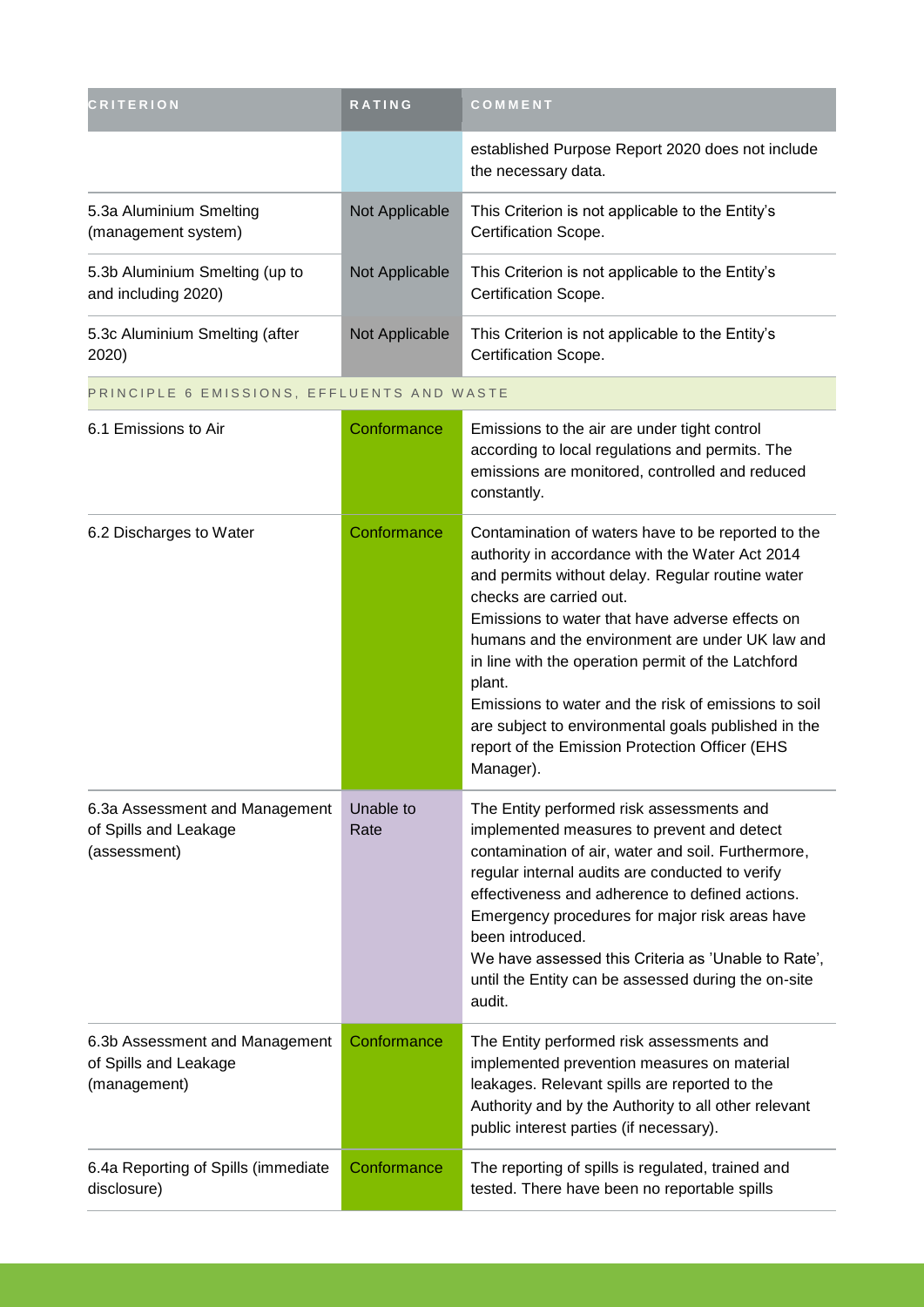| <b>CRITERION</b>                                          | <b>RATING</b>                    | COMMENT                                                                                                                                                                                                                                                                                                                                                                                                                                                                    |
|-----------------------------------------------------------|----------------------------------|----------------------------------------------------------------------------------------------------------------------------------------------------------------------------------------------------------------------------------------------------------------------------------------------------------------------------------------------------------------------------------------------------------------------------------------------------------------------------|
|                                                           |                                  | inside/outside the plant since ISO 14001 was<br>implemented in 1999.                                                                                                                                                                                                                                                                                                                                                                                                       |
| 6.4b Reporting of Spills (regular<br>reporting)           | Conformance                      | The reporting of spills is regulated, trained and<br>tested. There are regular visits by the state<br>environmental authorities. There have been no<br>reportable spills inside/outside the plant since ISO<br>14001 was implemented in 1999.                                                                                                                                                                                                                              |
| 6.5a Waste management and<br>reporting (strategy)         | Unable to<br>Rate                | The Entity implemented a Waste Management<br>Strategy. The goals in the field of waste<br>management are fulfilled. A reduction of the waste<br>stream is recognizable. The Entity's Waste<br>Management Strategy has been completed in<br>accordance with the waste mitigation hierarchy.<br>We have assessed this Criteria as 'Unable to Rate',<br>until the Entity can be assessed during the on-site<br>audit.                                                         |
| 6.5b Waste management and<br>reporting (disclosure)       | <b>Minor Non-</b><br>Conformance | The Authority may, if necessary, request the report<br>of the waste officer. On request, the quantities of<br>hazardous and non-hazardous waste will be made<br>available to the public. Regular monitoring by the<br>district government verifies compliance with legal<br>requirements.<br>However, not all quantities of hazardous and non-<br>hazardous waste generated by the Entity and<br>associated waste disposal method has been<br>publicly disclosed annually. |
| 6.6a Bauxite Residue (storage<br>construction)            | Not Applicable                   | This Criterion is not applicable to the Entity's<br>Certification Scope.                                                                                                                                                                                                                                                                                                                                                                                                   |
| 6.6b Bauxite Residue (integrity<br>checks and controls)   | Not Applicable                   | This Criterion is not applicable to the Entity's<br>Certification Scope.                                                                                                                                                                                                                                                                                                                                                                                                   |
| 6.6c Bauxite Residue (water<br>discharge)                 | Not Applicable                   | This Criterion is not applicable to the Entity's<br>Certification Scope.                                                                                                                                                                                                                                                                                                                                                                                                   |
| 6.6d Bauxite Residue (marine and<br>aquatic environments) | Not Applicable                   | This Criterion is not applicable to the Entity's<br>Certification Scope.                                                                                                                                                                                                                                                                                                                                                                                                   |
| 6.6e Bauxite Residue (start of the<br>art technologies)   | Not Applicable                   | This Criterion is not applicable to the Entity's<br>Certification Scope.                                                                                                                                                                                                                                                                                                                                                                                                   |
| 6.6f Bauxite Residue (remediation)                        | Not Applicable                   | This Criterion is not applicable to the Entity's<br>Certification Scope.                                                                                                                                                                                                                                                                                                                                                                                                   |
| 6.7a Spent Pot Lining (SPL)<br>(storage and management)   | Not Applicable                   | This Criterion is not applicable to the Entity's<br>Certification Scope.                                                                                                                                                                                                                                                                                                                                                                                                   |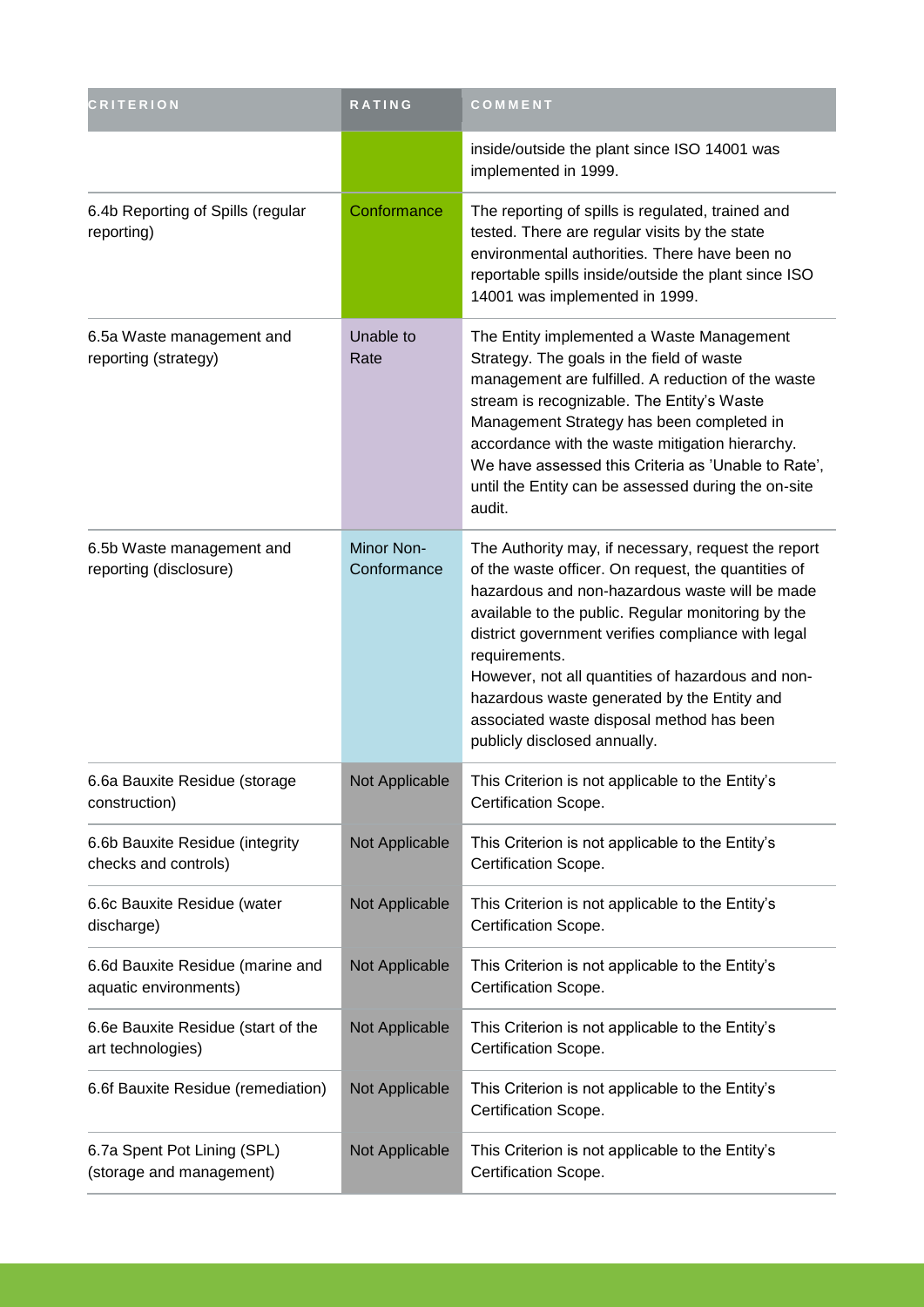| <b>CRITERION</b>                                                 | RATING            | COMMENT                                                                                                                                                                                                                                                                                                                                                                 |
|------------------------------------------------------------------|-------------------|-------------------------------------------------------------------------------------------------------------------------------------------------------------------------------------------------------------------------------------------------------------------------------------------------------------------------------------------------------------------------|
| 6.7b Spent Pot Lining (SPL)<br>(recovery and recycling)          | Not Applicable    | This Criterion is not applicable to the Entity's<br>Certification Scope.                                                                                                                                                                                                                                                                                                |
| 6.7c Spent Pot Lining (SPL)<br>(Untreated SPL)                   | Not Applicable    | This Criterion is not applicable to the Entity's<br>Certification Scope.                                                                                                                                                                                                                                                                                                |
| 6.7d Spent Pot Lining (SPL)<br>(review of alternatives)          | Not Applicable    | This Criterion is not applicable to the Entity's<br>Certification Scope.                                                                                                                                                                                                                                                                                                |
| 6.7e Spent Pot Lining (SPL)<br>(marine and aquatic environments) | Not Applicable    | This Criterion is not applicable to the Entity's<br>Certification Scope.                                                                                                                                                                                                                                                                                                |
| 6.8a Dross (recovery)                                            | Unable to<br>Rate | 100% of the white dross is recycled internally. After<br>treating the black dross with argon and cooled to<br>stop the oxidation process, it is sent to external<br>local contractors, who treats the dross and return it<br>as aluminium bars.<br>We have assessed this Criteria as 'Unable to Rate',<br>until the Entity can be assessed during the on-site<br>audit. |
| 6.8b Dross (recycling)                                           | Unable to<br>Rate | 100% of the white dross is recycled internally. After<br>treating the black dross with argon and cooled to<br>stop the oxidation process it is sent to external local<br>contractors, who treats the dross and return it as<br>aluminium bars.<br>We have assessed this Criteria as 'Unable to Rate',<br>until the Entity can be assessed during the on-site<br>audit.  |
| 6.8c Dross (review of alternatives)                              | Unable to<br>Rate | 100% of the white dross is recycled internally. After<br>treating the black dross with argon and cooled to<br>stop the oxidation process it is sent to external local<br>contractors, who treats the dross and return it as<br>aluminium bars.<br>We have assessed this Criteria as 'Unable to Rate',<br>until the Entity can be assessed during the on-site<br>audit.  |
| PRINCIPLE 7 WATER STEWARDSHIP                                    |                   |                                                                                                                                                                                                                                                                                                                                                                         |
| 7.1a Water assessment (mapping)                                  | Conformance       | The Entity tracks its water usage according to local<br>regulations. An overview of the water entrances,<br>the various consumers and the different wastewater<br>flows are described and regularly reviewed.                                                                                                                                                           |
| 7.1b Water assessment (risk<br>assessment)                       | Conformance       | The Entity assessed its water-related risks and<br>implemented prevention measures accordingly in<br>their entire area of influence.                                                                                                                                                                                                                                    |
| 7.2a Water management<br>(management plans)                      | Unable to<br>Rate | The Entity has implemented targets for its water<br>management. The targets are regularly reviewed                                                                                                                                                                                                                                                                      |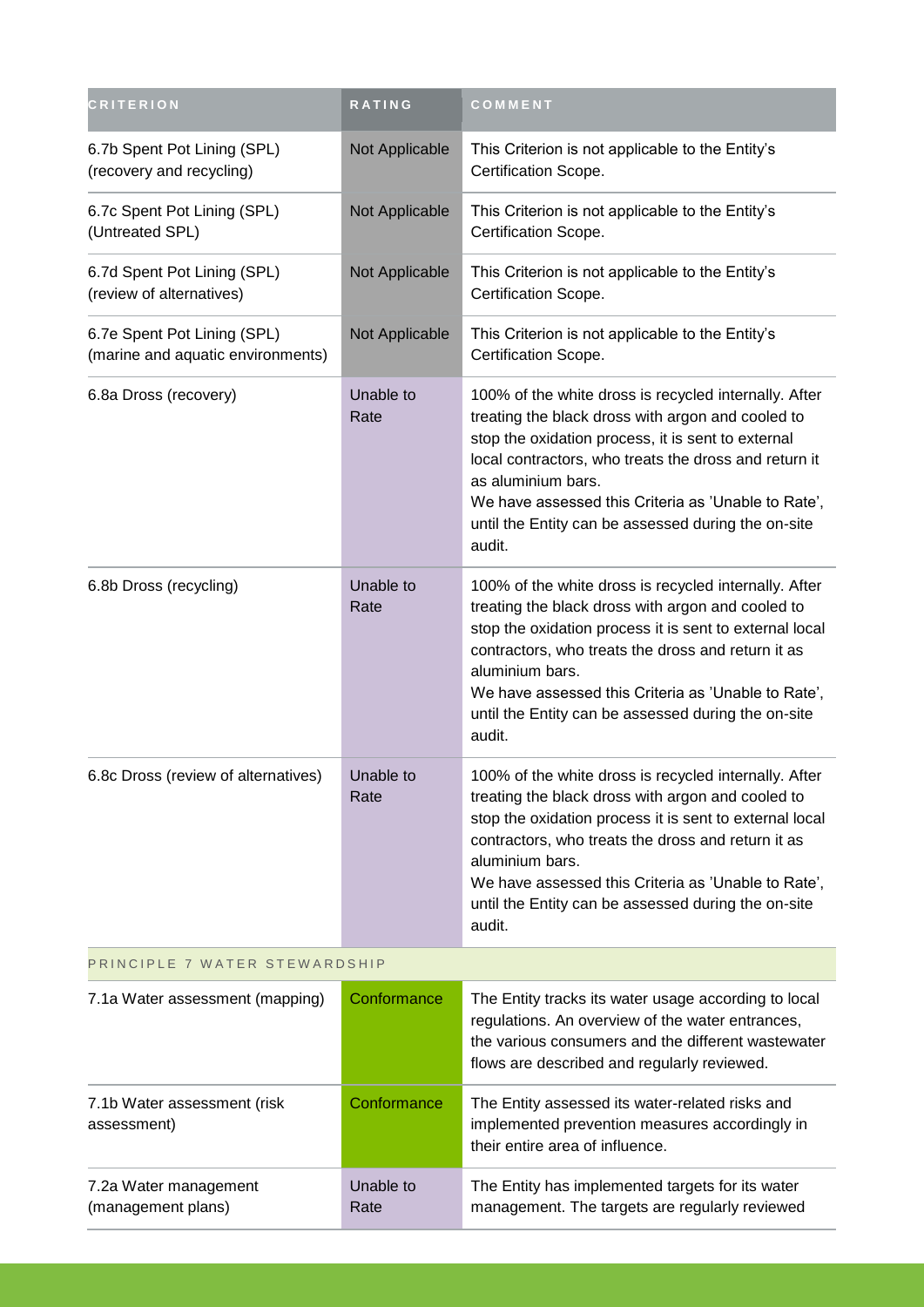| <b>CRITERION</b>                                                           | <b>RATING</b>             | COMMENT                                                                                                                                                                                                                                                                                                                                                                                                                                       |
|----------------------------------------------------------------------------|---------------------------|-----------------------------------------------------------------------------------------------------------------------------------------------------------------------------------------------------------------------------------------------------------------------------------------------------------------------------------------------------------------------------------------------------------------------------------------------|
|                                                                            |                           | during authority visits as well as during the<br>Environmental Management System review on an<br>annual basis.<br>We have assessed this Criteria as 'Unable to Rate',<br>until the Entity can be assessed during the on-site<br>audit.                                                                                                                                                                                                        |
| 7.2b Water management<br>(monitoring)                                      | Unable to<br>Rate         | Water management is implemented. Consumption<br>figures and specifications are regularly monitored<br>and reviewed.<br>We have ssessed this Criteria as 'Unable to Rate',<br>until the Entity can be assessed during the on-site<br>audit.                                                                                                                                                                                                    |
| 7.3 Disclosure of water usage and<br>risks                                 | Minor Non-<br>Conformance | The required water law approvals are available.<br>The requirements of the Water Act 2014 are met.<br>Through regular inquiries of the state environmental<br>authorities, the requirements are checked.<br>In the Novelis Purpose Report 2020 only<br>consolidated key figures on corporate basis have<br>been published, see page 31:<br>https://www.novelis.com/wp-<br>content/uploads/2020/11/2020-Purpose-Report-<br><b>ENG-Page.pdf</b> |
| PRINCIPLE 8 BIODIVERSITY                                                   |                           |                                                                                                                                                                                                                                                                                                                                                                                                                                               |
| 8.1 Biodiversity assessment                                                | Conformance               | Environmental Risk Assessments are carried out as<br>part of approval procedures. The risk assessment<br>covers the entire influence area of the Latchford<br>plant location including an assessment of<br>biodiversity impacts. Actual permit:<br>https://environment.data.gov.uk/public-<br>register/industrial-<br>installations/registration/BL6802IU?<br><u>pageState=re</u><br>sult-all                                                 |
| 8.2a Biodiversity management<br>(biodiversity action plans)                | Not Applicable            | There were no material biodiversity impacts<br>identified in the risk assessment. If necessary,<br>biodiversity actions will be included in the<br>Environmental Action Plan and regularly reviewed.<br>Currently there are no open measures.                                                                                                                                                                                                 |
| 8.2b Biodiversity management<br>(consultation and mitigation<br>hierarchy) | Not Applicable            | There were no material biodiversity impacts<br>identified in the risk assessment. If necessary,<br>biodiversity actions will be included in the<br>Environmental Action Plan and regularly reviewed.<br>Currently there are no open measures.<br>Issues of biodiversity are also subject to any<br>operating permit. Even though no material impact<br>has been identified, actions were taken to prevent<br>biodiversity impacts.            |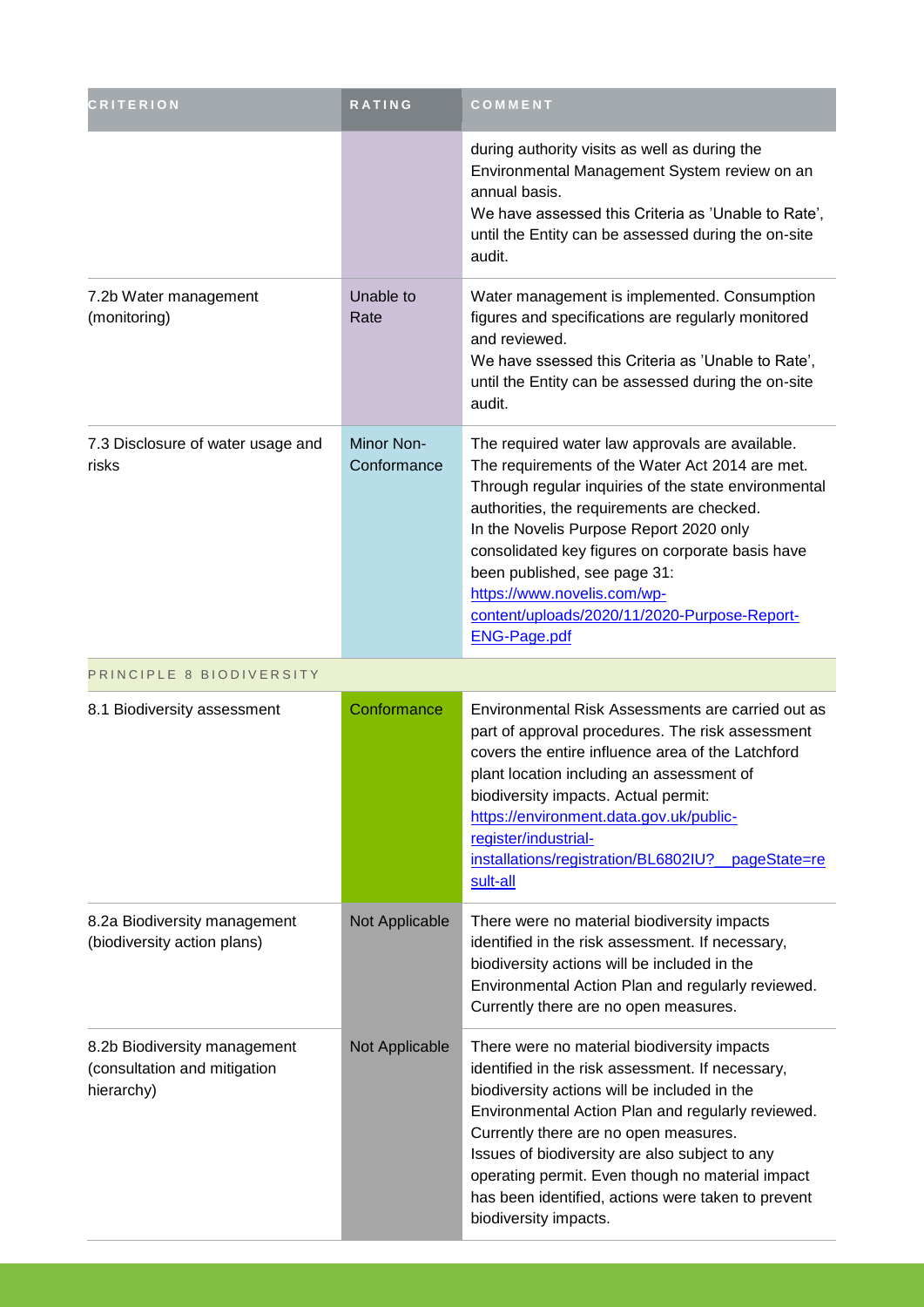| <b>CRITERION</b>                                                                          | <b>RATING</b>  | COMMENT                                                                                                                                                                                                                                                                                                                                                                                                                                                                                                          |
|-------------------------------------------------------------------------------------------|----------------|------------------------------------------------------------------------------------------------------------------------------------------------------------------------------------------------------------------------------------------------------------------------------------------------------------------------------------------------------------------------------------------------------------------------------------------------------------------------------------------------------------------|
| 8.2c Biodiversity management<br>(reporting)                                               | Conformance    | Even though no material impact has been<br>identified, there are regular reporting processes<br>during the annual management review and the<br>public report of the state environmental authorities.                                                                                                                                                                                                                                                                                                             |
| 8.3 Alien Species                                                                         | Conformance    | The Entity has taken preventive actions to prevent<br>introduction of alien species. Packaging material<br>used for export materials (e.g. wooden pallets,<br>NIMP15) are thermally treated to eliminate risk of<br>alien species being introduced to other regions.                                                                                                                                                                                                                                             |
| 8.4a Commitment to "No Go" in<br>World Heritage properties<br>(exploration and new mines) | Not Applicable | This Criterion is not applicable to the Entity's<br>Certification Scope.                                                                                                                                                                                                                                                                                                                                                                                                                                         |
| 8.4b Commitment to "No Go" in<br>World Heritage properties (existing<br>operations)       | Not Applicable | This Criterion is not applicable to the Entity's<br>Certification Scope.                                                                                                                                                                                                                                                                                                                                                                                                                                         |
| 8.5a Mine rehabilitation (best<br>available techniques)                                   | Not Applicable | This Criterion is not applicable to the Entity's<br>Certification Scope.                                                                                                                                                                                                                                                                                                                                                                                                                                         |
| 8.5b Mine rehabilitation (financial<br>provisions)                                        | Not Applicable | This Criterion is not applicable to the Entity's<br>Certification Scope.                                                                                                                                                                                                                                                                                                                                                                                                                                         |
| PRINCIPLE 9 HUMAN RIGHTS                                                                  |                |                                                                                                                                                                                                                                                                                                                                                                                                                                                                                                                  |
| 9.1a Human Rights Due Diligence<br>(policy)                                               | Conformance    | Novelis publicly subscribes to the United Nations<br>Guiding Principles and has issued and<br>communicated both its Code of Conduct (Promote<br>a Desirable Work Environment) and Supplier Code<br>of Conduct (Labour and Human Rights), which<br>includes a commitment to respect human rights.<br>The Codes can be accessed via:<br>https://novelis.com/wp-<br>content/uploads/2020/07/Code-of-Conduct.pdf<br>and: https://novelis.com/wp-<br>content/uploads/2020/04/Novelis-Supplier-Code-of-<br>Conduct.pdf |
| 9.1b Human Rights Due Diligence<br>(process)                                              | Conformance    | The Entity has implemented a Code of Conduct<br>including human rights aspects. As part of a risk<br>assessment, the requirements of human rights<br>within the area of influence of the Entity were<br>examined. The focus here is a preventive approach<br>to identify legal issues in advance.                                                                                                                                                                                                                |
| 9.1c Human Rights Due Diligence<br>(remediation)                                          | Conformance    | The local compliance assessment (acc. SA 8000)<br>have confirmed that there are no salient adverse<br>human rights impacts present at the audited site.<br>The Entity did not identify any issue that have                                                                                                                                                                                                                                                                                                       |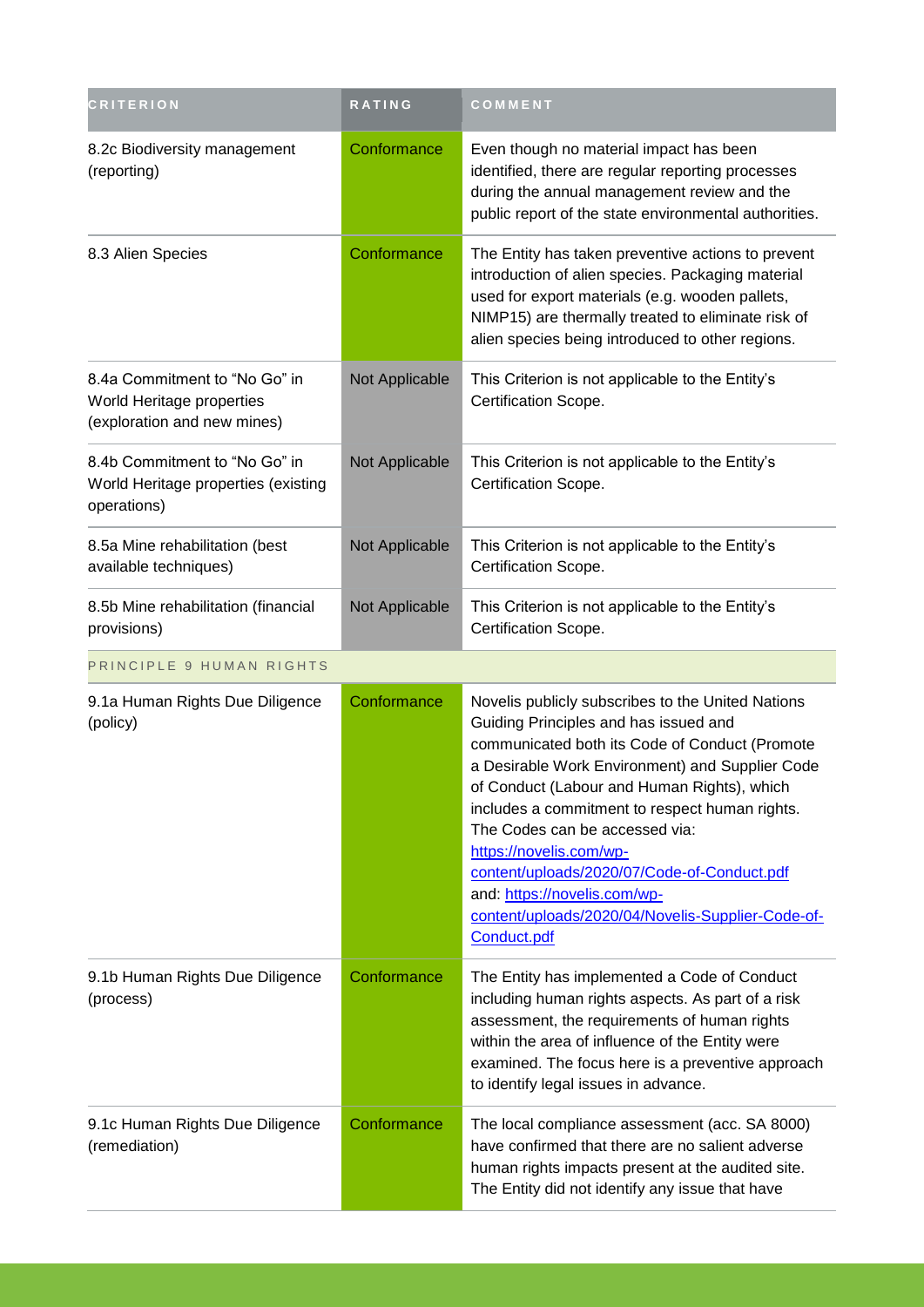| <b>CRITERION</b>                                 | RATING         | COMMENT                                                                                                                                                                                                                                                                                                                                                                                                                                                                                          |
|--------------------------------------------------|----------------|--------------------------------------------------------------------------------------------------------------------------------------------------------------------------------------------------------------------------------------------------------------------------------------------------------------------------------------------------------------------------------------------------------------------------------------------------------------------------------------------------|
|                                                  |                | caused or contributed to adverse human rights<br>impacts.                                                                                                                                                                                                                                                                                                                                                                                                                                        |
| 9.2 Women's Rights                               | Conformance    | The Entity has developed and implemented<br>policies, systems, procedures and processes that<br>conform to the women's rights requirements.<br>Novelis has identified the need to overcome the<br>historical disadvantage of women as one of its<br>priorities and has established the program "Woman<br>in Novelis" (WiN). This program aims to motivate,<br>retain and develop all employees, with a focus on<br>building and celebrating a diverse culture that<br>includes female employees. |
| 9.3 Indigenous Peoples                           | Not Applicable | This Criterion does not apply to the Entity, as<br>Indigenous Peoples or their lands, territories and<br>resources are not directly affected by the Entity's<br>operations.                                                                                                                                                                                                                                                                                                                      |
| 9.4 Free, Prior, and Informed<br>Consent (FPIC)  | Not Applicable | This Criterion does not apply to the Entity, as<br>Indigenous Peoples or their lands, territories and<br>resources are not directly affected by the Entity's<br>operations.                                                                                                                                                                                                                                                                                                                      |
| 9.5 Cultural and sacred heritage                 | Not Applicable | This Criterion does not apply to the Entity, as<br>Indigenous Peoples or their lands, territories and<br>resources are not directly affected by the Entity's<br>operations.                                                                                                                                                                                                                                                                                                                      |
| 9.6a Resettlements (avoid or<br>minimise)        | Not Applicable | Up to now, no expansion of the entire plant is<br>planned which may have impact on this Criterion.<br>However, the requirements of the ASI Performance<br>Standard will be considered as part of new risk<br>assessment.                                                                                                                                                                                                                                                                         |
| 9.6b Resettlements (where<br>unavoidable)        | Not Applicable | This Criterion does not apply to the Entity, as no<br>resettlements are being considered or have taken<br>place during the period since joining ASI, or<br>expected to occur during the Certification Period.<br>Indigenous Peoples are not directly affected by the<br>Entity's operations.                                                                                                                                                                                                     |
| 9.7a Local Communities (rights and<br>interests) | Conformance    | The Entity does not claim any resources that could<br>lead to a lack of resources in the area and among<br>its population. The Entity respects and is very<br>sensitive to the neighbourhood, the community and<br>all other interest groups in the vicinity of the work.<br>An evaluation of the interested parties took place.                                                                                                                                                                 |
| 9.7b Local Communities (impacts)                 | Conformance    | The Social Self Assessment (SA 8000) confirmed<br>that there are no issues with local communities and                                                                                                                                                                                                                                                                                                                                                                                            |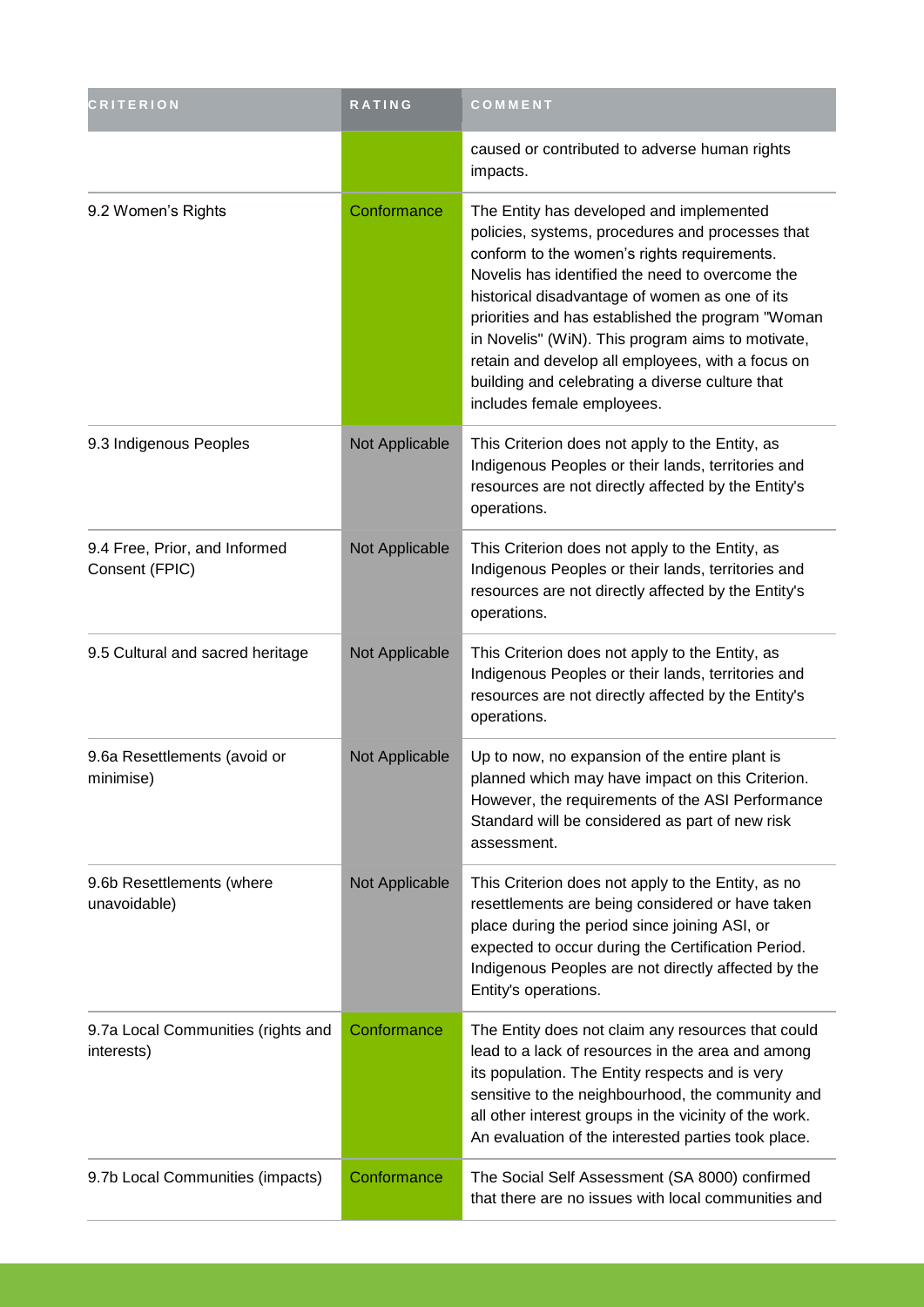| <b>CRITERION</b>                                                                                      | <b>RATING</b>     | COMMENT                                                                                                                                                                                                                                                                                                                                                                         |
|-------------------------------------------------------------------------------------------------------|-------------------|---------------------------------------------------------------------------------------------------------------------------------------------------------------------------------------------------------------------------------------------------------------------------------------------------------------------------------------------------------------------------------|
|                                                                                                       |                   | therefore no need for action. However, the Entity<br>prevents any adverse impacts on local community<br>livelihoods.                                                                                                                                                                                                                                                            |
| 9.7c Local Communities<br>(livelihoods)                                                               | Conformance       | The Novelis Group requests each of its sites to<br>engage with local communities. See the Novelis-<br>Neighbour Program:<br>https://www.novelisrecycling.co.uk/corporate-social-<br>responsibility/novelis-neighbour/                                                                                                                                                           |
| 9.8 Conflict-Affected and High-Risk<br>Areas                                                          | Conformance       | The Entity has strict procedures to ensure it doesn't<br>contribute in any way to human rights abuses in<br>high-risk areas.                                                                                                                                                                                                                                                    |
| 9.9 Security practice                                                                                 | Unable to<br>Rate | Whilst records relating to the systems were<br>reviewed and assessed as being up to date and in<br>conformance with the ASI Performance Standard, a<br>physical assessment of Criterion 9.9 to determine<br>performance was not undertaken. We have<br>therefore assessed this Criterion as 'Unable to<br>Rate', until the Entity can be assessed during the<br>on-site audit.  |
| PRINCIPLE 10 LABOUR RIGHTS                                                                            |                   |                                                                                                                                                                                                                                                                                                                                                                                 |
| 10.1a Freedom of Association and<br><b>Right to Collective Bargaining</b><br>(freedom of association) | Unable to<br>Rate | Whilst records relating to the systems were<br>reviewed and assessed as being up to date and in<br>conformance with the ASI Performance Standard, a<br>physical assessment of Criterion 10.1 to determine<br>performance was not undertaken. We have<br>therefore assessed this Criterion as 'Unable to<br>Rate', until the Entity can be assessed during the<br>on-site audit. |
| 10.1b Freedom of Association and<br><b>Right to Collective Bargaining</b><br>(collective bargaining)  | Unable to<br>Rate | Whilst records relating to the systems were<br>reviewed and assessed as being up to date and in<br>conformance with the ASI Performance Standard, a<br>physical assessment of Criterion 10.1 to determine<br>performance was not undertaken. We have<br>therefore assessed this Criterion as 'Unable to<br>Rate', until the Entity can be assessed during the<br>on-site audit. |
| 10.1c Freedom of Association and<br><b>Right to Collective Bargaining</b><br>(alternative means)      | Unable to<br>Rate | Whilst records relating to the systems were<br>reviewed and assessed as being up to date and in<br>conformance with the ASI Performance Standard, a<br>physical assessment of Criterion 10.1 to determine<br>performance was not undertaken. We have<br>therefore assessed this Criterion as 'Unable to<br>Rate', until the Entity can be assessed during the<br>on-site audit. |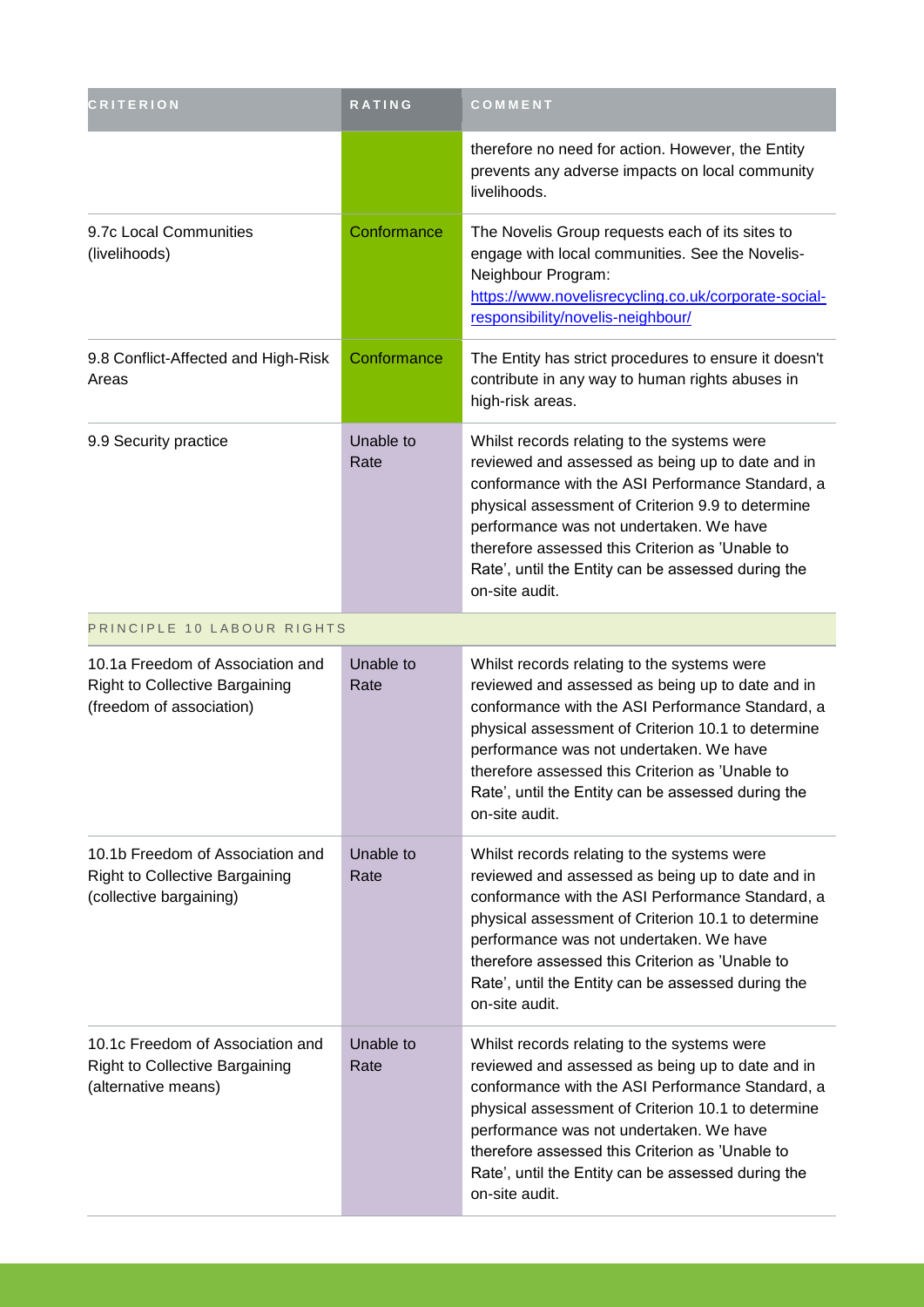| <b>CRITERION</b>                                  | <b>RATING</b>     | COMMENT                                                                                                                                                                                                                                                                                                                                                                         |
|---------------------------------------------------|-------------------|---------------------------------------------------------------------------------------------------------------------------------------------------------------------------------------------------------------------------------------------------------------------------------------------------------------------------------------------------------------------------------|
| 10.2a Child Labour (minimum age)                  | Unable to<br>Rate | Whilst records relating to the systems were<br>reviewed and assessed as being up to date and in<br>conformance with the ASI Performance Standard, a<br>physical assessment of Criterion 10.2 to determine<br>performance was not undertaken. We have<br>therefore assessed this Criterion as 'Unable to<br>Rate', until the Entity can be assessed during the<br>on-site audit. |
| 10.2b Child Labour (hazardous)                    | Unable to<br>Rate | Whilst records relating to the systems were<br>reviewed and assessed as being up to date and in<br>conformance with the ASI Performance Standard, a<br>physical assessment of Criterion 10.2 to determine<br>performance was not undertaken. We have<br>therefore assessed this Criterion as 'Unable to<br>Rate', until the Entity can be assessed during the<br>on-site audit. |
| 10.2c Child Labour (worst forms)                  | Unable to<br>Rate | Whilst records relating to the systems were<br>reviewed and assessed as being up to date and in<br>conformance with the ASI Performance Standard, a<br>physical assessment of Criterion 10.2 to determine<br>performance was not undertaken. We have<br>therefore assessed this Criterion as 'Unable to<br>Rate', until the Entity can be assessed during the<br>on-site audit. |
| 10.3a Forced Labour (human<br>trafficking)        | Unable to<br>Rate | Whilst records relating to the systems were<br>reviewed and assessed as being up to date and in<br>conformance with the ASI Performance Standard, a<br>physical assessment of Criterion 10.3 to determine<br>performance was not undertaken. We have<br>therefore assessed this Criterion as 'Unable to<br>Rate', until the Entity can be assessed during the<br>on-site audit. |
| 10.3b Forced Labour (deposits,<br>fees, advances) | Unable to<br>Rate | Whilst records relating to the systems were<br>reviewed and assessed as being up to date and in<br>conformance with the ASI Performance Standard, a<br>physical assessment of Criterion 10.3 to determine<br>performance was not undertaken. We have<br>therefore assessed this Criterion as 'Unable to<br>Rate', until the Entity can be assessed during the<br>on-site audit. |
| 10.3c Forced Labour (migrant<br>workers)          | Unable to<br>Rate | Whilst records relating to the systems were<br>reviewed and assessed as being up to date and in<br>conformance with the ASI Performance Standard, a<br>physical assessment of Criterion 10.3 to determine<br>performance was not undertaken. We have<br>therefore assessed this Criterion as 'Unable to                                                                         |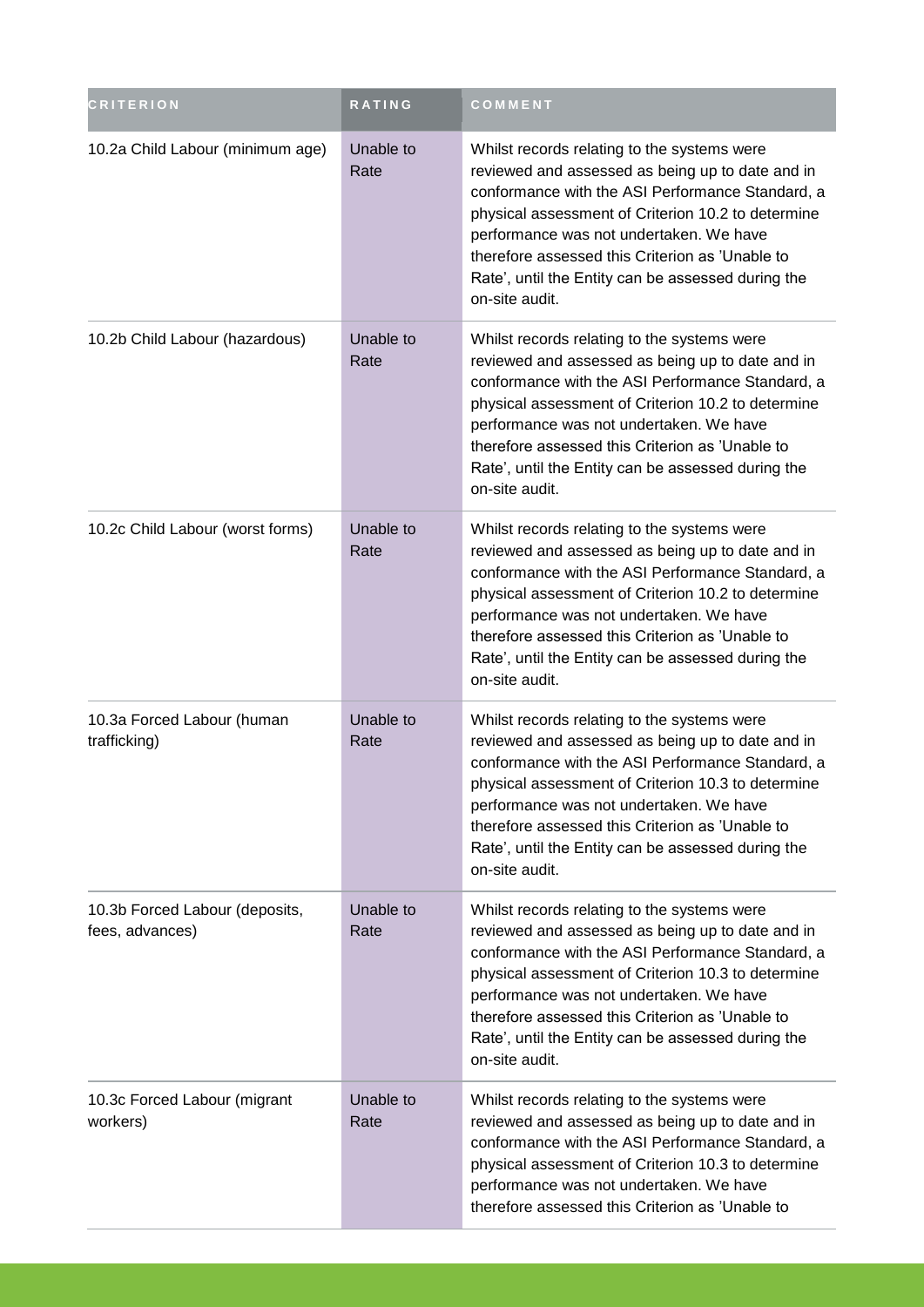| <b>CRITERION</b>                                                                | <b>RATING</b>     | COMMENT                                                                                                                                                                                                                                                                                                                                                                         |
|---------------------------------------------------------------------------------|-------------------|---------------------------------------------------------------------------------------------------------------------------------------------------------------------------------------------------------------------------------------------------------------------------------------------------------------------------------------------------------------------------------|
|                                                                                 |                   | Rate', until the Entity can be assessed during the<br>on-site audit.                                                                                                                                                                                                                                                                                                            |
| 10.3d Forced Labour (debt<br>bondage)                                           | Unable to<br>Rate | Whilst records relating to the systems were<br>reviewed and assessed as being up to date and in<br>conformance with the ASI Performance Standard, a<br>physical assessment of Criterion 10.3 to determine<br>performance was not undertaken. We have<br>therefore assessed this Criterion as 'Unable to<br>Rate', until the Entity can be assessed during the<br>on-site audit. |
| 10.3e Forced Labour (freedom of<br>movement)                                    | Unable to<br>Rate | Whilst records relating to the systems were<br>reviewed and assessed as being up to date and in<br>conformance with the ASI Performance Standard, a<br>physical assessment of Criterion 10.3 to determine<br>performance was not undertaken. We have<br>therefore assessed this Criterion as 'Unable to<br>Rate', until the Entity can be assessed during the<br>on-site audit. |
| 10.3f Forced Labour (retention of<br>identity papers, permits,<br>certificates) | Unable to<br>Rate | Whilst records relating to the systems were<br>reviewed and assessed as being up to date and in<br>conformance with the ASI Performance Standard, a<br>physical assessment of Criterion 10.3 to determine<br>performance was not undertaken. We have<br>therefore assessed this Criterion as 'Unable to<br>Rate', until the Entity can be assessed during the<br>on-site audit. |
| 10.3g Forced Labour (freedom to<br>terminate employment)                        | Unable to<br>Rate | Whilst records relating to the systems were<br>reviewed and assessed as being up to date and in<br>conformance with the ASI Performance Standard, a<br>physical assessment of Criterion 10.3 to determine<br>performance was not undertaken. We have<br>therefore assessed this Criterion as 'Unable to<br>Rate', until the Entity can be assessed during the<br>on-site audit. |
| 10.4 Non-Discrimination                                                         | Unable to<br>Rate | Whilst records relating to the systems were<br>reviewed and assessed as being up to date and in<br>conformance with the ASI Performance Standard, a<br>physical assessment of Criterion 10.4 to determine<br>performance was not undertaken. We have<br>therefore assessed this Criterion as 'Unable to<br>Rate', until the Entity can be assessed during the<br>on-site audit. |
| 10.5 Communication and<br>engagement                                            | Unable to<br>Rate | Whilst records relating to the systems were<br>reviewed and assessed as being up to date and in<br>conformance with the ASI Performance Standard, a                                                                                                                                                                                                                             |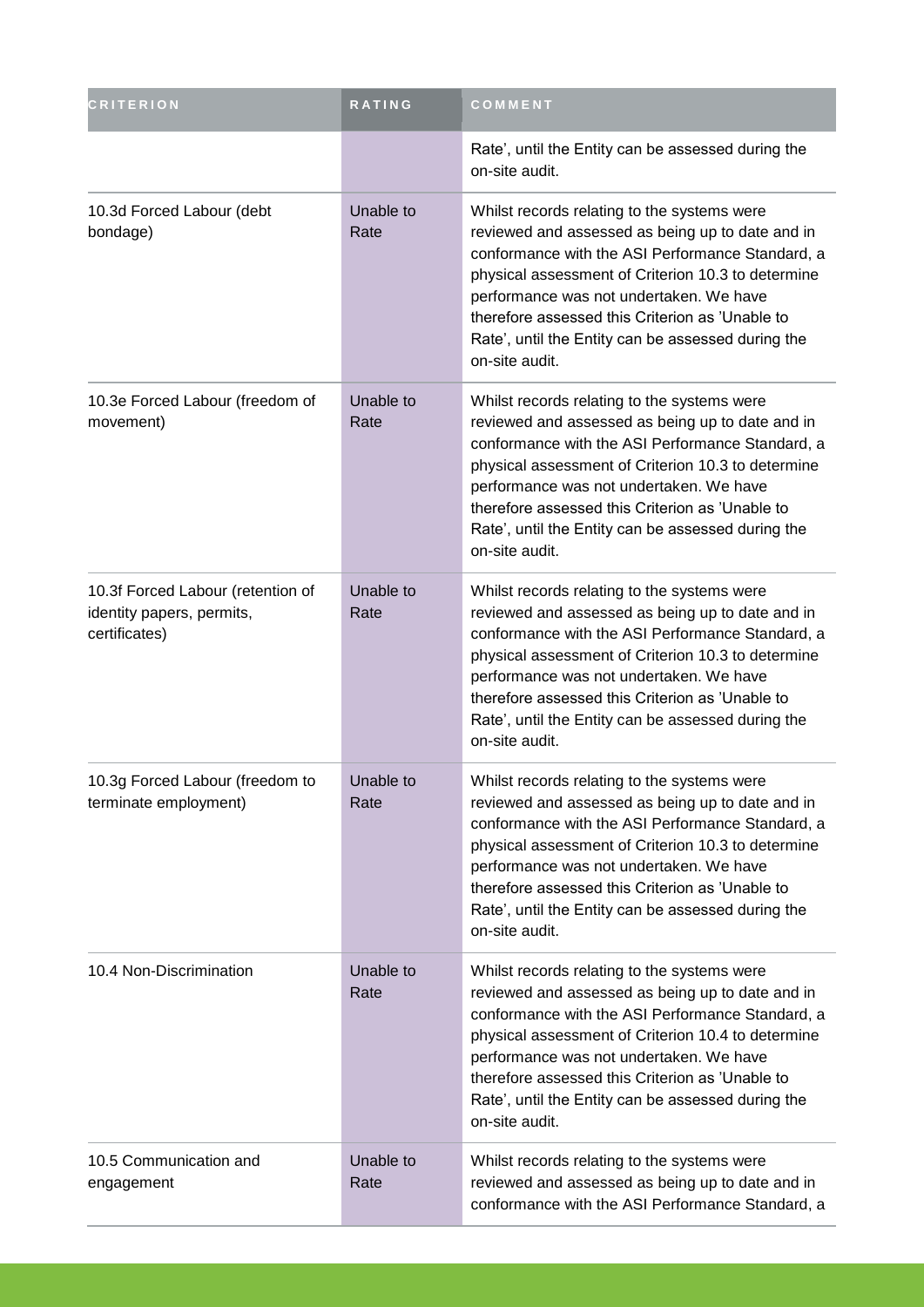| <b>CRITERION</b>                            | <b>RATING</b>     | COMMENT                                                                                                                                                                                                                                                                                                                                                                         |
|---------------------------------------------|-------------------|---------------------------------------------------------------------------------------------------------------------------------------------------------------------------------------------------------------------------------------------------------------------------------------------------------------------------------------------------------------------------------|
|                                             |                   | physical assessment of Criterion 10.5 to determine<br>performance was not undertaken. We have<br>therefore assessed this Criterion as 'Unable to<br>Rate', until the Entity can be assessed during the<br>on-site audit.                                                                                                                                                        |
| 10.6 Disciplinary practices                 | Unable to<br>Rate | Whilst records relating to the systems were<br>reviewed and assessed as being up to date and in<br>conformance with the ASI Performance Standard, a<br>physical assessment of Criterion 10.6 to determine<br>performance was not undertaken. We have<br>therefore assessed this Criterion as 'Unable to<br>Rate', until the Entity can be assessed during the<br>on-site audit. |
| 10.7a Remuneration (living wage)            | Unable to<br>Rate | Whilst records relating to the systems were<br>reviewed and assessed as being up to date and in<br>conformance with the ASI Performance Standard, a<br>physical assessment of Criterion 10.7 to determine<br>performance was not undertaken. We have<br>therefore assessed this Criterion as 'Unable to<br>Rate', until the Entity can be assessed during the<br>on-site audit. |
| 10.7b Remuneration (method of<br>payment)   | Unable to<br>Rate | Whilst records relating to the systems were<br>reviewed and assessed as being up to date and in<br>conformance with the ASI Performance Standard, a<br>physical assessment of Criterion 10.7 to determine<br>performance was not undertaken. We have<br>therefore assessed this Criterion as 'Unable to<br>Rate', until the Entity can be assessed during the<br>on-site audit. |
| 10.8 Working Time                           | Unable to<br>Rate | Whilst records relating to the systems were<br>reviewed and assessed as being up to date and in<br>conformance with the ASI Performance Standard, a<br>physical assessment of Criterion 10.8 to determine<br>performance was not undertaken. We have<br>therefore assessed this Criterion as 'Unable to<br>Rate', until the Entity can be assessed during the<br>on-site audit. |
| PRINCIPLE 11 OCCUPATIONAL HEALTH AND SAFETY |                   |                                                                                                                                                                                                                                                                                                                                                                                 |
| 11.1a Occupational Health and               | Conformance       | The Entity is OHSAS 18001 certified by an                                                                                                                                                                                                                                                                                                                                       |

| 11.1a Occupational Health and | Conformance | The Entity is OHSAS 18001 certified by an               |
|-------------------------------|-------------|---------------------------------------------------------|
| Safety (OH&S) Policy (policy) |             | accredited certification body, therefore it is eligible |
|                               |             | for harmonization. The Entity has implemented and       |
|                               |             | communicated it's EHS Policy as required by the         |
|                               |             | ASI Performance Standard.                               |
|                               |             |                                                         |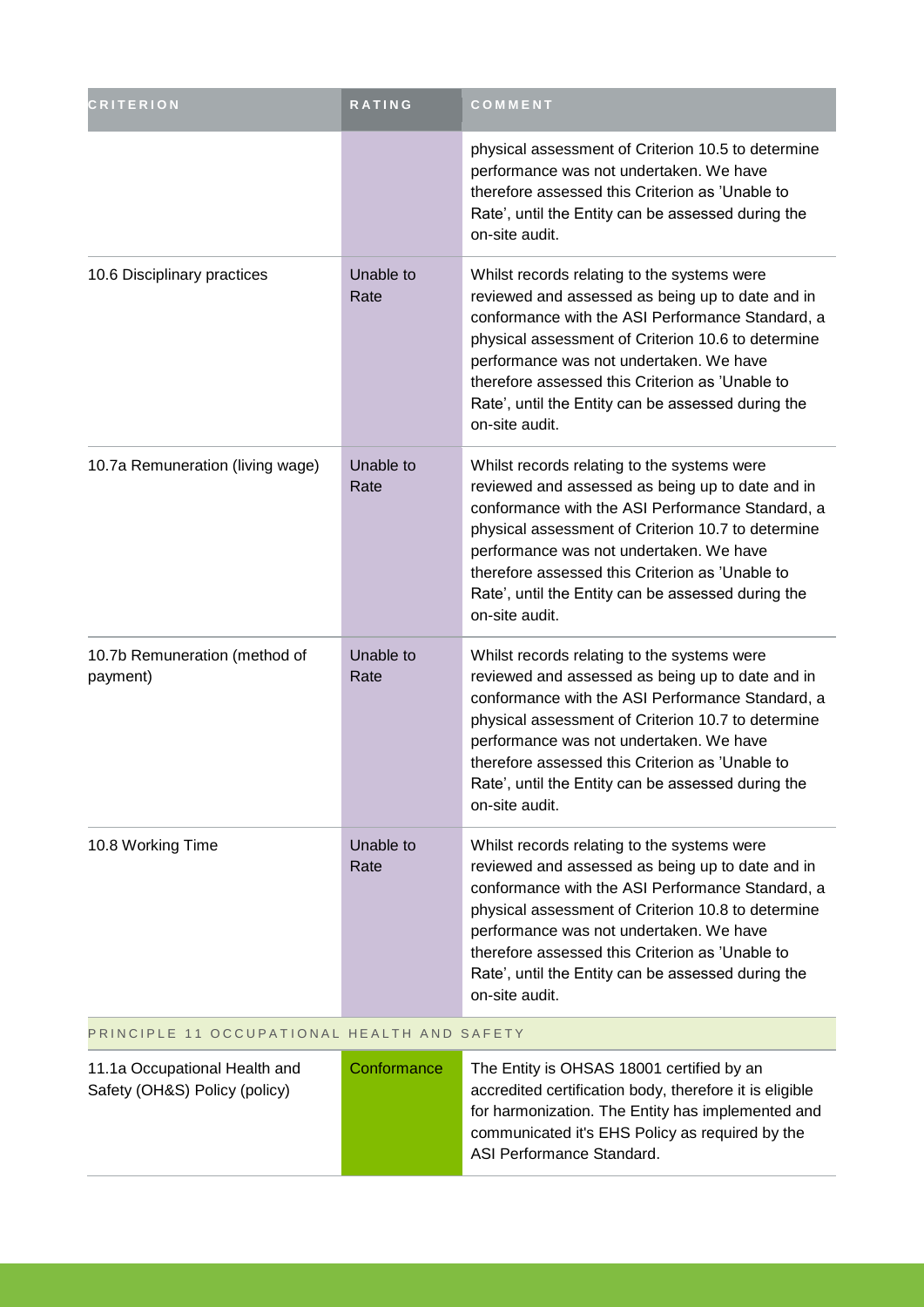| <b>CRITERION</b>                                                                        | <b>RATING</b> | COMMENT                                                                                                                                                                                                                                                                                                                                                                                                                                                                                      |
|-----------------------------------------------------------------------------------------|---------------|----------------------------------------------------------------------------------------------------------------------------------------------------------------------------------------------------------------------------------------------------------------------------------------------------------------------------------------------------------------------------------------------------------------------------------------------------------------------------------------------|
| 11.1b Occupational Health and<br>Safety (OH&S) Policy (workers and<br>visitors)         | Conformance   | The Novelis Health and Safety Policy is applied to<br>workers and visitors. Instruments and institutions<br>are implemented as foreseen by local law (H&S<br>committee, workplace risk assessment etc.) or by<br>Novelis internal instructions. Many activities are set<br>(e.g. best behaviour practice, safety culture etc.) to<br>reduce workplace related risks. For further<br>information see:<br>https://novelis.com/wp-<br>content/uploads/2020/12/EHS-Policy-<br>Guidelines_ENG.pdf |
| 11.1c Occupational Health and<br>Safety (OH&S) Policy (applicable<br>law and standards) | Conformance   | A Health and Safety Policy (guidelines) is in place<br>and published. It is made accessible to all<br>employees, visitors and suppliers (intranet /<br>internet). The Policy includes the obligation to<br>comply with legal requirements:<br>https://novelis.com/wp-<br>content/uploads/2020/12/EHS-Policy-<br>Guidelines ENG.pdf                                                                                                                                                           |
| 11.1d Occupational Health and<br>Safety (OH&S) Policy (right to stop<br>unsafe work)    | Conformance   | Employees are regularly briefed on the dangers at<br>the workplace (based on the risk assessment).<br>They have the right and obligation to report unsafe<br>conditions and stop the work immediately if<br>necessary.                                                                                                                                                                                                                                                                       |
| 11.2 OH&S Management System                                                             | Conformance   | A Health and Safety Management System in<br>accordance with BS OHSAS 18001 is in place. Any<br>identified non-conformances are being actioned by<br>the Entity. The certificate is valid and covers the full<br>Entity's ASI Certification Scope. The Entity's Health<br>and Safety Management System is well<br>implemented. Internal and external audits are<br>conducted to confirm effectiveness of the system.                                                                          |
| 11.3 Employee engagement on<br>health and safety                                        | Conformance   | Employees are involved in the preparation of risk<br>assessments. The safety officers have a mandate<br>in the regular Occupational Health and Safety<br>Committees (4 x year).                                                                                                                                                                                                                                                                                                              |
| 11.4 OH&S performance                                                                   | Conformance   | The continuous improvement of occupational health<br>and safety performance is driven by performance<br>indicators and the achievement of goals.<br>Occupational health and safety committee meetings<br>take place four times a year. There is a review of<br>the numbers and the targets and measures are<br>discussed and coordinated. The performance<br>measures include lagging and leading indicator.                                                                                 |